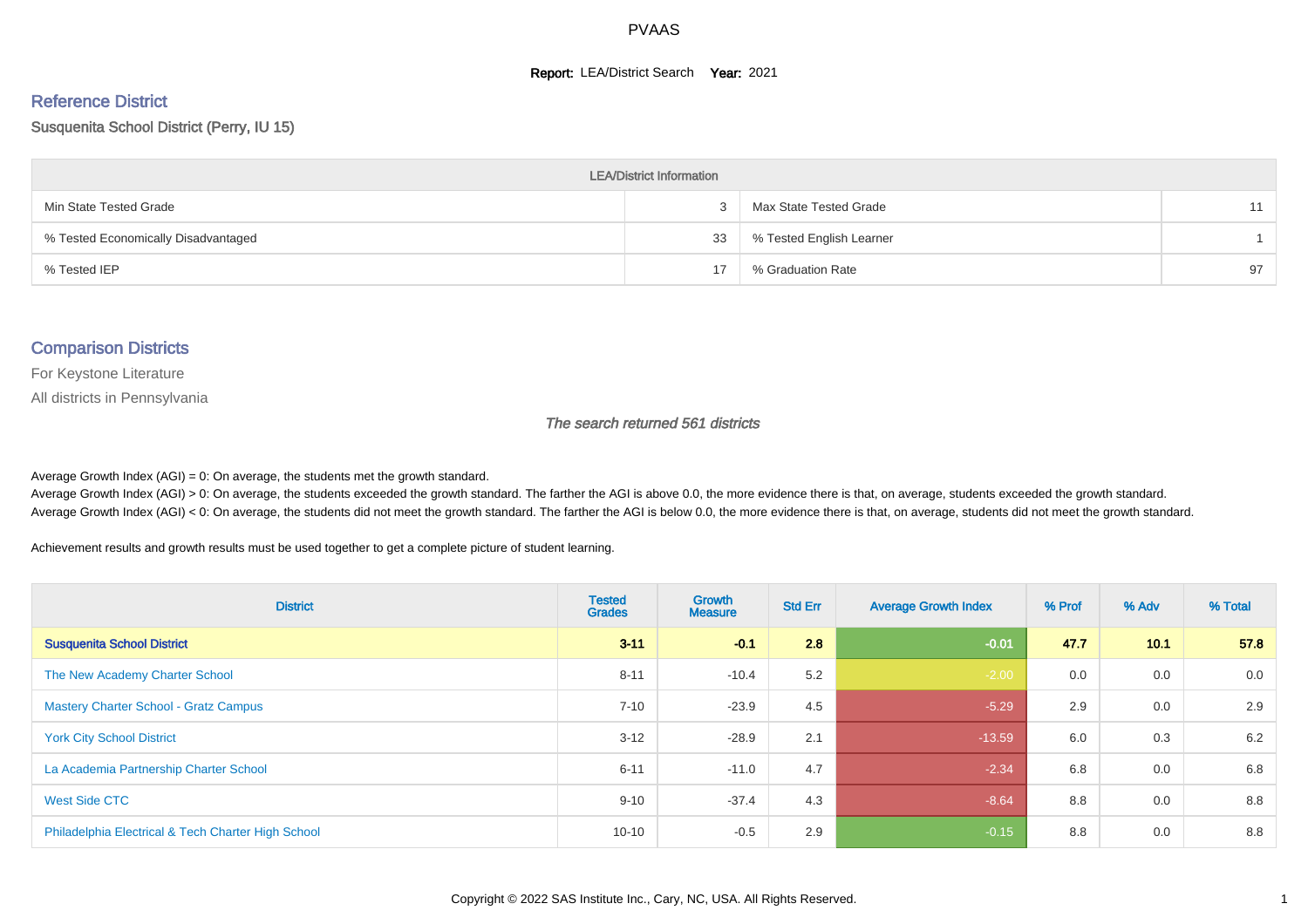| <b>District</b>                                                       | <b>Tested</b><br><b>Grades</b> | <b>Growth</b><br><b>Measure</b> | <b>Std Err</b> | <b>Average Growth Index</b> | % Prof | % Adv   | % Total |
|-----------------------------------------------------------------------|--------------------------------|---------------------------------|----------------|-----------------------------|--------|---------|---------|
| <b>Susquenita School District</b>                                     | $3 - 11$                       | $-0.1$                          | 2.8            | $-0.01$                     | 47.7   | 10.1    | 57.8    |
| Esperanza Cyber Charter School                                        | $3 - 11$                       | 7.1                             | 6.1            | 1.16                        | 9.1    | 0.0     | 9.1     |
| <b>Innovative Arts Academy Charter School</b>                         | $6 - 11$                       | $-9.1$                          | 3.7            | $-2.44$                     | 9.5    | 0.0     | 9.5     |
| Propel Charter School - Braddock Hills                                | $3 - 11$                       | $-13.6$                         | 3.6            | $-3.81$                     | 9.7    | 1.6     | 11.3    |
| <b>Aliquippa School District</b>                                      | $3 - 11$                       | $-9.0$                          | 4.2            | $-2.14$                     | 11.0   | 0.0     | 11.0    |
| <b>Clairton City School District</b>                                  | $3 - 11$                       | 3.5                             | 3.7            | 0.95                        | 13.4   | 0.0     | 13.4    |
| <b>Sto-Rox School District</b>                                        | $3 - 10$                       | 6.6                             | 3.7            | 1.80                        | 13.4   | 0.0     | 13.4    |
| People For People Charter School                                      | $3 - 12$                       | 13.3                            | 5.5            | 2.43                        | 13.5   | 0.0     | 13.5    |
| <b>Propel Charter School-Montour</b>                                  | $3 - 10$                       | $-10.7$                         | 3.9            | $-2.71$                     | 13.7   | 0.0     | 13.7    |
| <b>Chester-Upland School District</b>                                 | $3 - 11$                       | $-0.3$                          | 2.7            | $-0.09$                     | 13.8   | 0.8     | 14.6    |
| <b>Dauphin County Technical School</b>                                | $9 - 11$                       | $-45.5$                         | 2.6            | $-17.72$                    | 14.4   | 2.5     | 16.9    |
| <b>Steelton-Highspire School District</b>                             | $3 - 11$                       | $-11.8$                         | 3.5            | $-3.40$                     | 14.5   | 0.0     | 14.5    |
| <b>Universal Audenried Charter School</b>                             | $9 - 11$                       | $-5.8$                          | 2.4            | $-2.40$                     | 14.6   | 0.0     | 14.6    |
| <b>Lancaster School District</b>                                      | $3 - 12$                       | $-15.8$                         | $1.5\,$        | $-10.90$                    | 14.6   | 2.3     | 16.9    |
| Dr Robert Ketterer Charter School Inc                                 | $6 - 12$                       | 10.1                            | $5.0\,$        | 2.04                        | 14.9   | 0.4     | 15.3    |
| <b>Sugar Valley Rural Charter School</b>                              | $3 - 11$                       | $-11.0$                         | 4.5            | $-2.46$                     | 14.9   | $0.0\,$ | 14.9    |
| Preparatory Charter School Of Mathematics, Science, Tech, And Careers | $9 - 10$                       | $-4.0$                          | 2.5            | $-1.59$                     | 15.0   | 0.0     | 15.0    |
| <b>Harrisburg City School District</b>                                | $3 - 11$                       | $-0.4$                          | 2.1            | $-0.19$                     | 15.1   | 0.4     | 15.5    |
| Maritime Academy Charter School                                       | $3 - 10$                       | $-11.4$                         | 3.5            | $-3.29$                     | 15.2   | 0.0     | 15.2    |
| <b>Propel Charter School-Homestead</b>                                | $3 - 11$                       | $-11.7$                         | 4.1            | $-2.84$                     | 15.9   | 0.0     | 15.9    |
| Perseus House Charter School Of Excellence                            | $6 - 11$                       | $-5.2$                          | 3.0            | $-1.72$                     | 16.5   | 0.0     | 16.5    |
| <b>Tech Freire Charter School</b>                                     | $9 - 11$                       | 9.3                             | 2.9            | 3.26                        | 18.0   | 1.1     | 19.1    |
| <b>Farrell Area School District</b>                                   | $3 - 11$                       | $-10.4$                         | 4.3            | $-2.41$                     | 19.0   | 0.0     | 19.0    |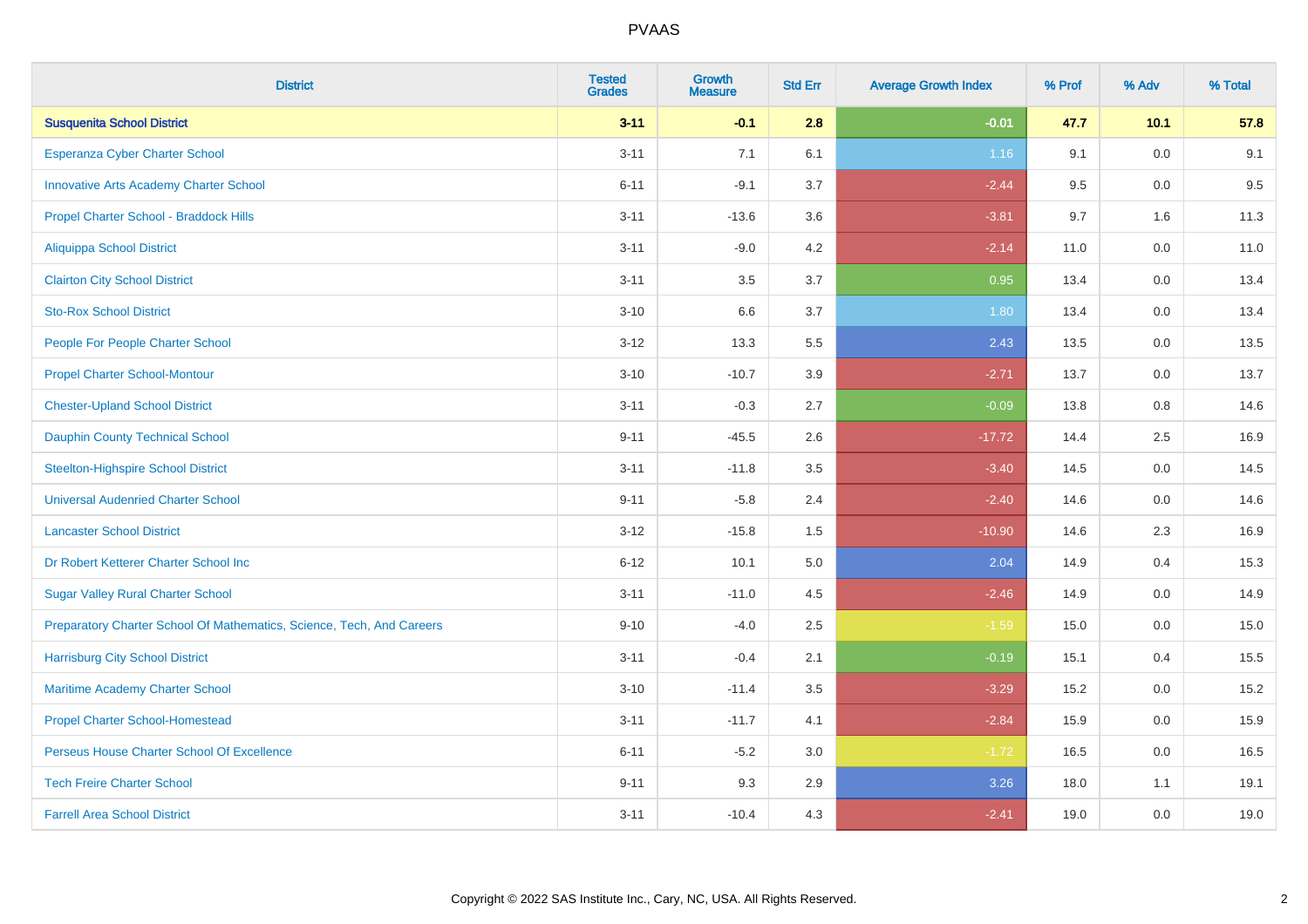| <b>District</b>                                        | <b>Tested</b><br><b>Grades</b> | <b>Growth</b><br><b>Measure</b> | <b>Std Err</b> | <b>Average Growth Index</b> | % Prof | % Adv   | % Total |
|--------------------------------------------------------|--------------------------------|---------------------------------|----------------|-----------------------------|--------|---------|---------|
| <b>Susquenita School District</b>                      | $3 - 11$                       | $-0.1$                          | 2.8            | $-0.01$                     | 47.7   | 10.1    | 57.8    |
| <b>Rochester Area School District</b>                  | $3 - 11$                       | $-13.2$                         | 4.6            | $-2.89$                     | 19.5   | 1.3     | 20.8    |
| Philipsburg-Osceola Area School District               | $3 - 11$                       | $-24.8$                         | 3.3            | $-7.43$                     | 19.7   | 2.6     | 22.4    |
| <b>Lawrence County CTC</b>                             | $10 - 11$                      | $-21.7$                         | 3.6            | $-6.05$                     | 19.8   | $0.0\,$ | 19.8    |
| <b>Gillingham Charter School</b>                       | $3 - 11$                       | $-4.4$                          | 5.6            | $-0.77$                     | 20.8   | 8.3     | 29.2    |
| Mastery Charter School - Shoemaker Campus              | $7 - 10$                       | 4.1                             | 3.0            | 1.34                        | 20.9   | 3.3     | 24.2    |
| Multicultural Academy Charter School                   | $9 - 11$                       | 9.5                             | 3.5            | 2.69                        | 22.0   | $0.0\,$ | 22.0    |
| <b>Turkeyfoot Valley Area School District</b>          | $3 - 12$                       | $-4.3$                          | 5.6            | $-0.76$                     | 22.0   | 5.1     | 27.1    |
| <b>Columbia-Montour AVTS</b>                           | $9 - 10$                       | $-12.5$                         | 3.0            | $-4.16$                     | 22.3   | 0.6     | 22.9    |
| <b>Tacony Academy Charter School</b>                   | $3 - 11$                       | $-14.7$                         | 3.0            | $-4.82$                     | 22.4   | 1.8     | 24.1    |
| Jefferson County-Dubois AVTS                           | $9 - 11$                       | $-16.2$                         | 3.9            | $-4.16$                     | 23.0   | 0.0     | 23.0    |
| <b>Williams Valley School District</b>                 | $3 - 11$                       | $-7.3$                          | 3.4            | $-2.13$                     | 23.2   | 0.0     | 23.2    |
| <b>Chester Charter Scholars Academy Charter School</b> | $3 - 12$                       | 8.4                             | 4.1            | 2.03                        | 23.4   | 0.0     | 23.4    |
| <b>Norristown Area School District</b>                 | $3 - 12$                       | $-12.8$                         | 1.6            | $-7.98$                     | 23.5   | 2.3     | 25.7    |
| <b>Lincoln Leadership Academy Charter School</b>       | $3 - 12$                       | 14.2                            | 6.4            | 2.22                        | 23.5   | 0.0     | 23.5    |
| <b>Executive Education Academy Charter School</b>      | $3 - 10$                       | $-6.5$                          | 3.1            | $-2.08$                     | 23.7   | 2.2     | 25.8    |
| <b>Lebanon School District</b>                         | $3 - 11$                       | $-1.6$                          | 1.9            | $-0.80$                     | 24.4   | 2.6     | 27.0    |
| <b>Reading School District</b>                         | $3 - 11$                       | 10.1                            | 1.4            | 7.25                        | 24.7   | 2.4     | 27.2    |
| Imhotep Institute Charter High School                  | $9 - 11$                       | $-5.3$                          | 5.8            | $-0.92$                     | 25.0   | 0.0     | 25.0    |
| <b>Allentown City School District</b>                  | $3 - 12$                       | 5.3                             | 1.4            | 3.88                        | 25.3   | 2.7     | 28.0    |
| <b>Erie City School District</b>                       | $3 - 12$                       | $-14.5$                         | 1.6            | $-9.26$                     | 25.4   | 3.0     | 28.4    |
| <b>Greater Johnstown School District</b>               | $3 - 11$                       | $-3.1$                          | 2.6            | $-1.19$                     | 26.1   | 0.0     | 26.1    |
| <b>Mahanoy Area School District</b>                    | $3 - 10$                       | $-9.0$                          | 3.6            | $-2.49$                     | 26.2   | 1.6     | 27.9    |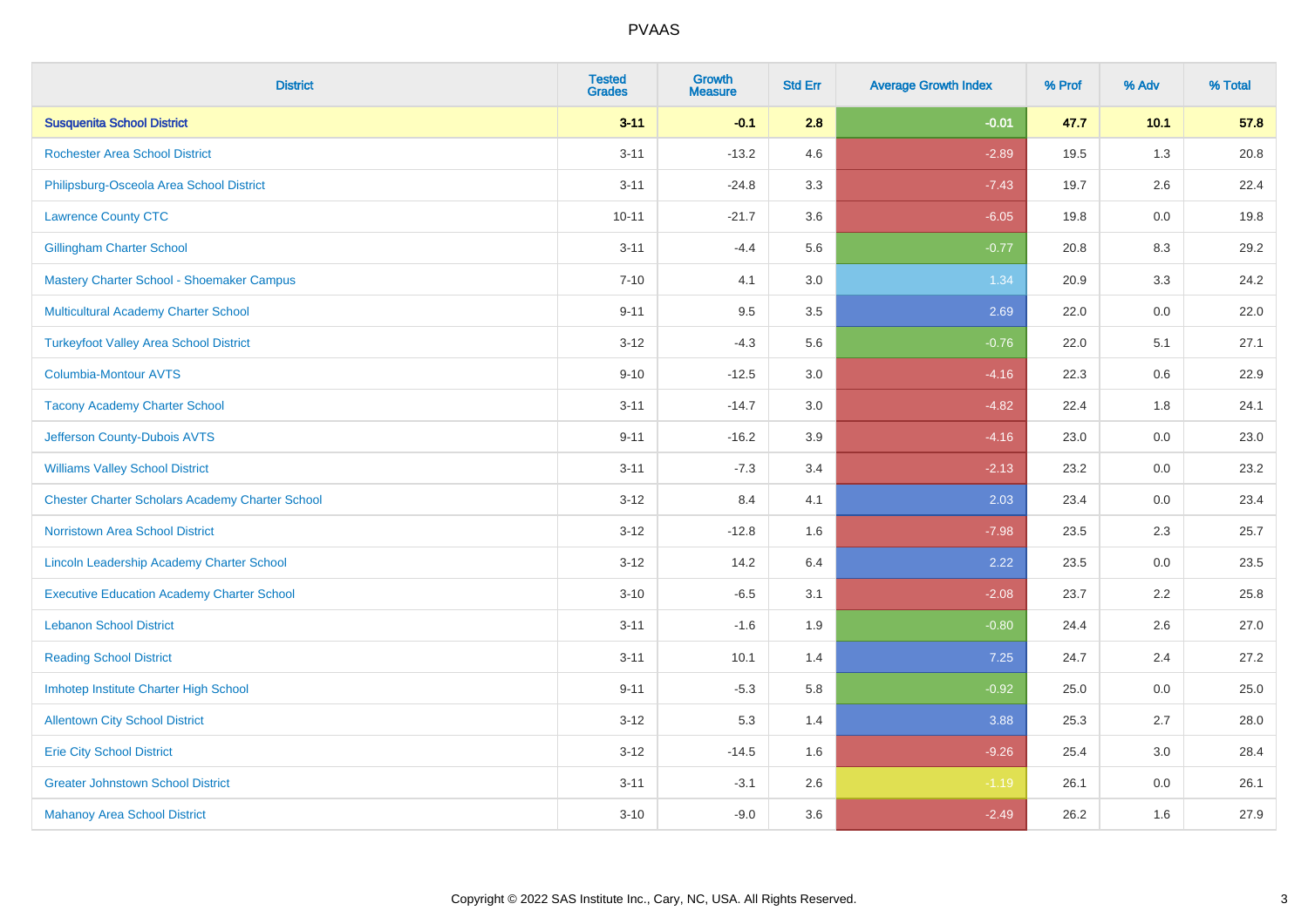| <b>District</b>                                  | <b>Tested</b><br><b>Grades</b> | <b>Growth</b><br><b>Measure</b> | <b>Std Err</b> | <b>Average Growth Index</b> | % Prof | % Adv | % Total |
|--------------------------------------------------|--------------------------------|---------------------------------|----------------|-----------------------------|--------|-------|---------|
| <b>Susquenita School District</b>                | $3 - 11$                       | $-0.1$                          | 2.8            | $-0.01$                     | 47.7   | 10.1  | 57.8    |
| Community Academy Of Philadelphia Charter School | $3 - 11$                       | 5.8                             | 2.7            | 2.12                        | 26.7   | 0.9   | 27.6    |
| <b>Roberto Clemente Charter School</b>           | $3 - 12$                       | 2.2                             | 4.9            | 0.45                        | 27.5   | 5.0   | 32.5    |
| Salisbury-Elk Lick School District               | $3 - 11$                       | $-13.5$                         | 5.9            | $-2.30$                     | 27.8   | 0.0   | 27.8    |
| <b>Shade-Central City School District</b>        | $3 - 11$                       | $-5.9$                          | 4.6            | $-1.28$                     | 27.8   | 0.0   | 27.8    |
| <b>Mastery Charter School - Pickett Campus</b>   | $6 - 10$                       | 5.6                             | 5.7            | 1.00                        | 27.8   | 0.0   | 27.8    |
| Northern Lehigh School District                  | $3 - 12$                       | $-10.4$                         | 2.7            | $-3.82$                     | 28.0   | 9.3   | 37.3    |
| Northern Lebanon School District                 | $3 - 11$                       | 0.4                             | 2.5            | 0.15                        | 28.0   | 3.0   | 31.0    |
| <b>Keystone Education Center Charter School</b>  | $3 - 12$                       | $-12.9$                         | 5.9            | $-2.19$                     | 28.0   | 0.0   | 28.0    |
| <b>Port Allegany School District</b>             | $3 - 11$                       | 4.4                             | 3.6            | 1.21                        | 28.1   | 9.4   | 37.5    |
| <b>Williamsburg Community School District</b>    | $3 - 11$                       | $-14.3$                         | 4.1            | $-3.48$                     | 28.3   | 0.0   | 28.3    |
| <b>Shenandoah Valley School District</b>         | $3 - 11$                       | 9.7                             | 3.9            | 2.49                        | 28.3   | 5.0   | 33.3    |
| <b>MaST Community Charter School II</b>          | $3 - 10$                       | 4.4                             | 3.2            | 1.37                        | 28.4   | 3.4   | 31.8    |
| <b>Mastery Charter School - Thomas Campus</b>    | $3 - 10$                       | 2.1                             | 6.2            | 0.33                        | 28.6   | 0.0   | 28.6    |
| Urban Pathways 6-12 Charter School               | $6 - 11$                       | 4.8                             | 6.4            | 0.75                        | 28.6   | 0.0   | 28.6    |
| <b>Columbia Borough School District</b>          | $3 - 12$                       | $-3.1$                          | 3.5            | $-0.89$                     | 29.5   | 1.9   | 31.4    |
| <b>Penns Manor Area School District</b>          | $3 - 12$                       | $-17.0$                         | 3.7            | $-4.52$                     | 29.7   | 3.1   | 32.8    |
| <b>Pottstown School District</b>                 | $3 - 12$                       | $-4.0$                          | 2.4            | $-1.68$                     | 29.8   | 1.2   | 31.0    |
| <b>Washington School District</b>                | $3 - 11$                       | $-4.9$                          | 2.8            | $-1.76$                     | 30.1   | 2.4   | 32.5    |
| Morrisville Borough School District              | $3 - 11$                       | 4.8                             | 4.3            | 1.10                        | 30.2   | 2.3   | 32.6    |
| <b>Mckeesport Area School District</b>           | $3 - 12$                       | 9.0                             | 2.4            | 3.72                        | 31.0   | 4.5   | 35.5    |
| <b>KIPP Dubois Charter School</b>                | $9 - 10$                       | 4.7                             | 3.3            | 1.40                        | 31.0   | 1.4   | 32.4    |
| <b>Bristol Township School District</b>          | $3 - 11$                       | $-13.9$                         | 2.0            | $-7.05$                     | 31.0   | 3.7   | 34.7    |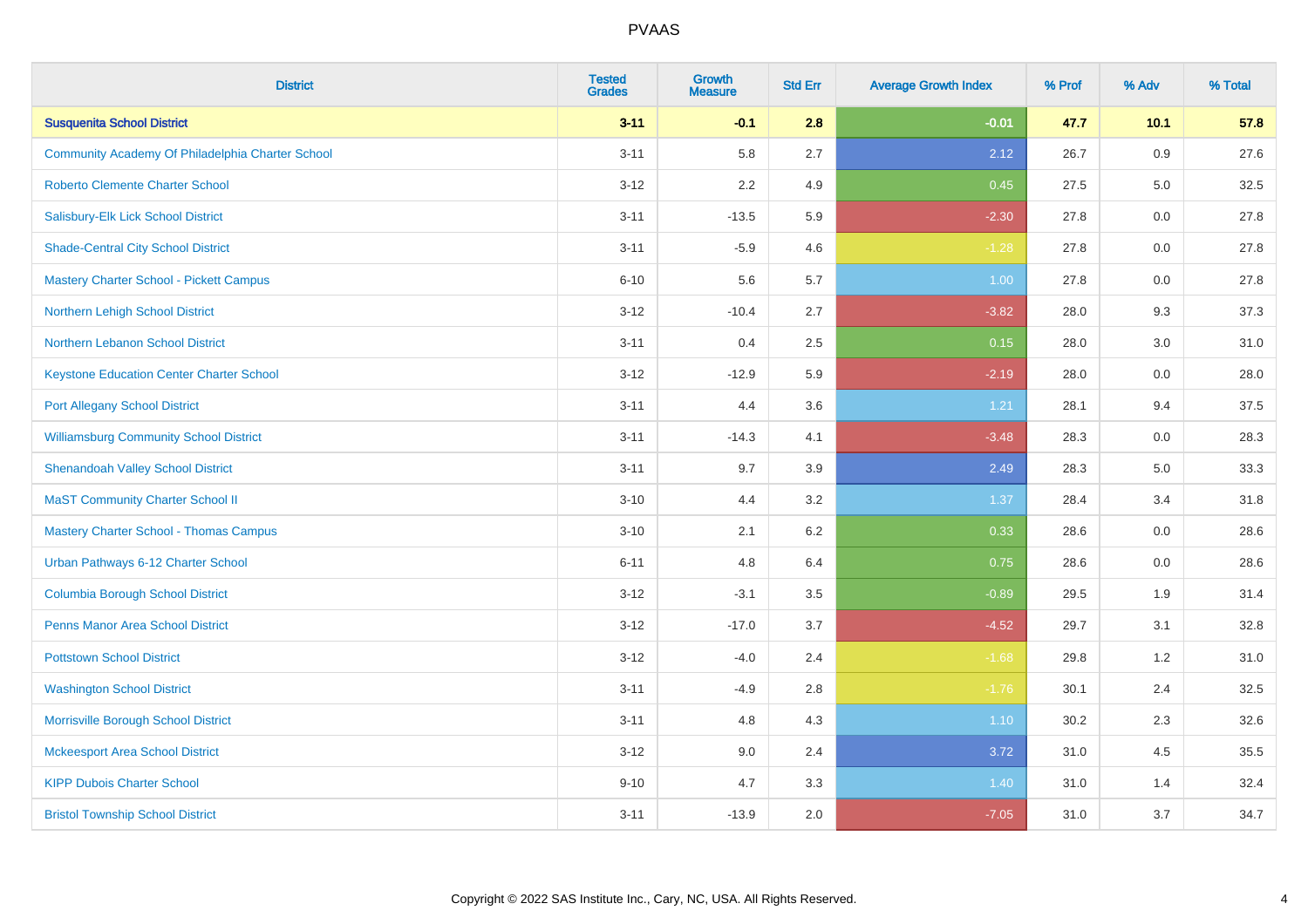| <b>District</b>                              | <b>Tested</b><br><b>Grades</b> | <b>Growth</b><br><b>Measure</b> | <b>Std Err</b> | <b>Average Growth Index</b> | % Prof | % Adv | % Total |
|----------------------------------------------|--------------------------------|---------------------------------|----------------|-----------------------------|--------|-------|---------|
| <b>Susquenita School District</b>            | $3 - 11$                       | $-0.1$                          | 2.8            | $-0.01$                     | 47.7   | 10.1  | 57.8    |
| <b>Woodland Hills School District</b>        | $3 - 12$                       | 3.2                             | 2.6            | 1.22                        | 31.4   | 3.6   | 35.0    |
| <b>Redbank Valley School District</b>        | $3 - 11$                       | $-9.5$                          | 3.4            | $-2.77$                     | 31.5   | 4.9   | 36.4    |
| <b>East Allegheny School District</b>        | $3 - 11$                       | $-6.3$                          | 3.3            | $-1.87$                     | 31.9   | 9.7   | 41.7    |
| <b>Mount Union Area School District</b>      | $3 - 10$                       | $-6.1$                          | 3.1            | $-1.97$                     | 32.2   | 3.4   | 35.6    |
| Esperanza Academy Charter School             | $4 - 11$                       | 4.0                             | 2.5            | 1.61                        | 32.4   | 0.7   | 33.1    |
| <b>Achievement House Charter School</b>      | $7 - 11$                       | $-0.7$                          | 4.0            | $-0.17$                     | 32.5   | 2.6   | 35.1    |
| Southern Huntingdon County School District   | $3 - 11$                       | $-12.9$                         | 3.2            | $-3.98$                     | 32.5   | 2.5   | 35.0    |
| <b>New Castle Area School District</b>       | $3 - 12$                       | $-6.4$                          | 2.4            | $-2.66$                     | 32.5   | 4.3   | 36.8    |
| <b>Union School District</b>                 | $3 - 12$                       | 2.3                             | 4.2            | 0.54                        | 32.6   | 7.0   | 39.5    |
| <b>Penn Hills School District</b>            | $3 - 11$                       | $-7.6$                          | 2.6            | $-2.94$                     | 33.1   | 0.7   | 33.8    |
| <b>Shikellamy School District</b>            | $3 - 10$                       | $-22.3$                         | 2.5            | $-8.92$                     | 33.3   | 6.1   | 39.5    |
| Jim Thorpe Area School District              | $3 - 11$                       | $-5.8$                          | 2.7            | $-2.19$                     | 33.3   | 7.4   | 40.7    |
| <b>Austin Area School District</b>           | $3 - 11$                       | $-5.7$                          | 6.4            | $-0.90$                     | 33.3   | 5.6   | 38.9    |
| Hope For Hyndman Charter School              | $3 - 11$                       | $-2.0$                          | 6.1            | $-0.32$                     | 33.3   | 0.0   | 33.3    |
| Harmony Area School District                 | $3 - 10$                       | 4.5                             | 6.3            | 0.72                        | 33.3   | 13.3  | 46.7    |
| <b>Marion Center Area School District</b>    | $3 - 10$                       | $-12.0$                         | 3.1            | $-3.87$                     | 33.7   | 1.1   | 34.8    |
| <b>Cornell School District</b>               | $3 - 11$                       | $-1.6$                          | 5.0            | $-0.32$                     | 33.8   | 1.5   | 35.4    |
| <b>Northeast Bradford School District</b>    | $3 - 10$                       | $-3.1$                          | $4.0\,$        | $-0.78$                     | 33.9   | 3.4   | 37.3    |
| <b>Pittsburgh School District</b>            | $3 - 11$                       | $-3.3$                          | 1.1            | $-3.04$                     | 33.9   | 8.2   | 42.1    |
| <b>Dunmore School District</b>               | $3 - 11$                       | $-7.7$                          | 2.9            | $-2.62$                     | 34.0   | 7.2   | 41.2    |
| <b>Blacklick Valley School District</b>      | $3 - 11$                       | 8.0                             | 4.3            | 1.85                        | 34.1   | 0.0   | 34.1    |
| <b>Big Beaver Falls Area School District</b> | $3 - 11$                       | $-3.9$                          | 3.3            | $-1.18$                     | 34.1   | 3.5   | 37.6    |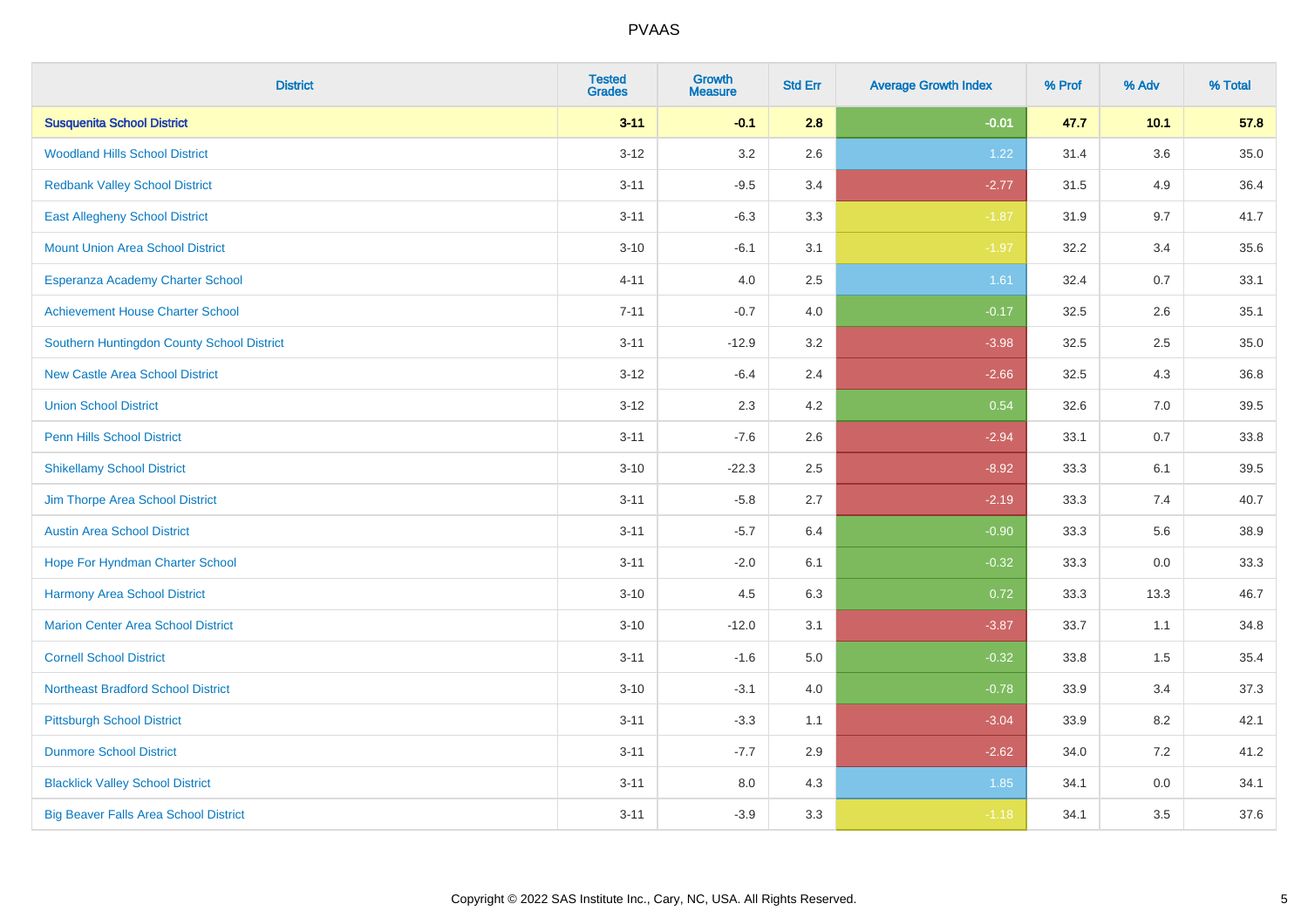| <b>District</b>                                | <b>Tested</b><br><b>Grades</b> | <b>Growth</b><br><b>Measure</b> | <b>Std Err</b> | <b>Average Growth Index</b> | % Prof | % Adv | % Total |
|------------------------------------------------|--------------------------------|---------------------------------|----------------|-----------------------------|--------|-------|---------|
| <b>Susquenita School District</b>              | $3 - 11$                       | $-0.1$                          | 2.8            | $-0.01$                     | 47.7   | 10.1  | 57.8    |
| <b>Southern Fulton School District</b>         | $3 - 11$                       | $-23.7$                         | 4.4            | $-5.37$                     | 34.2   | 10.5  | 44.7    |
| <b>Muhlenberg School District</b>              | $3 - 10$                       | 4.0                             | 1.9            | 2.10                        | 34.2   | 2.6   | 36.8    |
| <b>Brownsville Area School District</b>        | $3-12$                         | $-7.2$                          | 3.9            | $-1.83$                     | 34.4   | 6.1   | 40.5    |
| <b>Tidioute Community Charter School</b>       | $3 - 11$                       | 5.7                             | 5.1            | 1.11                        | 34.4   | 21.9  | 56.2    |
| <b>Carbon Career &amp; Technical Institute</b> | $9 - 11$                       | $-5.7$                          | 3.6            | $-1.59$                     | 34.5   | 1.2   | 35.7    |
| Northwest Area School District                 | $3 - 10$                       | $-10.0$                         | 3.8            | $-2.59$                     | 34.6   | 7.3   | 41.8    |
| <b>West Middlesex Area School District</b>     | $3 - 10$                       | $-8.4$                          | 3.8            | $-2.21$                     | 34.9   | 2.8   | 37.6    |
| <b>Annville-Cleona School District</b>         | $3 - 12$                       | $-12.1$                         | 2.7            | $-4.46$                     | 34.9   | 7.8   | 42.6    |
| <b>Carmichaels Area School District</b>        | $3 - 10$                       | $-9.3$                          | 3.3            | $-2.81$                     | 35.1   | 1.4   | 36.5    |
| <b>Bethlehem-Center School District</b>        | $3 - 10$                       | 8.1                             | 3.3            | 2.46                        | 35.1   | 1.4   | 36.5    |
| <b>Wilkes-Barre Area School District</b>       | $3 - 11$                       | 0.1                             | 3.2            | 0.02                        | 35.5   | 5.4   | 40.9    |
| <b>William Penn School District</b>            | $3 - 12$                       | 8.3                             | 2.1            | 3.99                        | 35.6   | 3.0   | 38.7    |
| <b>Bucks County Technical High School</b>      | $9 - 10$                       | $-12.0$                         | 2.5            | $-4.84$                     | 35.9   | 3.2   | 39.2    |
| Susquehanna Township School District           | $3 - 12$                       | $-5.8$                          | 2.7            | $-2.17$                     | 36.0   | 5.6   | 41.6    |
| <b>Forest Area School District</b>             | $3 - 11$                       | $-4.4$                          | 5.4            | $-0.81$                     | 36.2   | 2.1   | 38.3    |
| <b>Westmont Hilltop School District</b>        | $3 - 11$                       | $-4.0$                          | 2.8            | $-1.40$                     | 36.3   | 13.3  | 49.6    |
| <b>Coatesville Area School District</b>        | $3 - 11$                       | $-4.4$                          | 1.7            | $-2.62$                     | 36.3   | 4.2   | 40.5    |
| <b>Antietam School District</b>                | $3 - 10$                       | $-4.3$                          | 3.8            | $-1.13$                     | 36.4   | 5.4   | 41.8    |
| <b>Grove City Area School District</b>         | $3 - 12$                       | 5.1                             | 2.4            | 2.09                        | 36.4   | 16.5  | 52.8    |
| <b>West Greene School District</b>             | $3 - 11$                       | $-4.5$                          | 4.3            | $-1.04$                     | 36.6   | 7.3   | 43.9    |
| <b>Tulpehocken Area School District</b>        | $3 - 12$                       | $-13.7$                         | 2.8            | $-4.81$                     | 36.7   | 2.8   | 39.4    |
| Huntingdon Area School District                | $3 - 11$                       | $-2.0$                          | 2.7            | $-0.72$                     | 36.8   | 10.3  | 47.0    |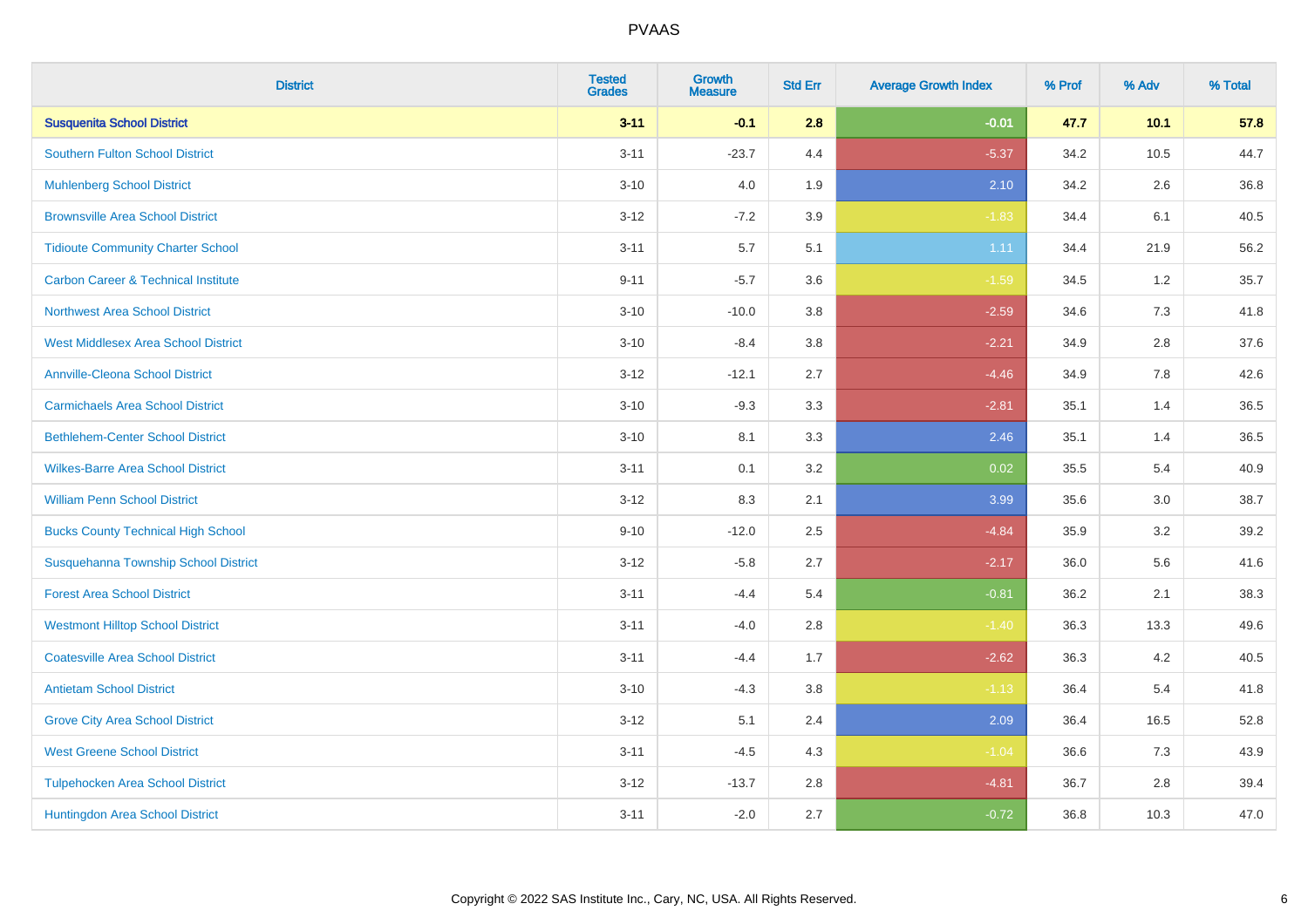| <b>District</b>                               | <b>Tested</b><br><b>Grades</b> | <b>Growth</b><br><b>Measure</b> | <b>Std Err</b> | <b>Average Growth Index</b> | % Prof | % Adv   | % Total |
|-----------------------------------------------|--------------------------------|---------------------------------|----------------|-----------------------------|--------|---------|---------|
| <b>Susquenita School District</b>             | $3 - 11$                       | $-0.1$                          | 2.8            | $-0.01$                     | 47.7   | 10.1    | 57.8    |
| Catasauqua Area School District               | $3 - 12$                       | $-12.1$                         | 3.0            | $-4.00$                     | 36.8   | 7.6     | 44.3    |
| <b>Tri-Valley School District</b>             | $3 - 10$                       | $-6.4$                          | 4.1            | $-1.57$                     | 37.0   | 4.4     | 41.3    |
| <b>Smethport Area School District</b>         | $3 - 12$                       | 0.6                             | 3.9            | 0.15                        | 37.0   | 1.8     | 38.9    |
| <b>Frazier School District</b>                | $3 - 11$                       | $-17.2$                         | 3.7            | $-4.70$                     | 37.1   | 1.6     | 38.7    |
| <b>Warren County School District</b>          | $3 - 11$                       | $-0.1$                          | 1.8            | $-0.06$                     | 37.2   | 5.3     | 42.6    |
| <b>Blairsville-Saltsburg School District</b>  | $3 - 11$                       | $-8.0$                          | 3.0            | $-2.68$                     | 37.3   | 7.0     | 44.3    |
| <b>Upper Dauphin Area School District</b>     | $3 - 11$                       | $-6.3$                          | 3.2            | $-1.98$                     | 37.4   | 4.8     | 42.2    |
| <b>Northern Potter School District</b>        | $3 - 12$                       | $-13.1$                         | 4.6            | $-2.84$                     | 37.5   | 0.0     | 37.5    |
| <b>Greater Nanticoke Area School District</b> | $3 - 12$                       | 11.2                            | $2.8\,$        | 4.01                        | 38.0   | 12.4    | 50.4    |
| <b>Pittston Area School District</b>          | $3 - 11$                       | $-10.1$                         | 5.6            | $-1.80$                     | 38.1   | 9.5     | 47.6    |
| <b>Shamokin Area School District</b>          | $3 - 11$                       | $-7.7$                          | 4.8            | $-1.60$                     | 38.1   | 3.2     | 41.3    |
| <b>Collegium Charter School</b>               | $3 - 10$                       | 5.9                             | 2.5            | 2.33                        | 38.1   | 7.9     | 46.0    |
| Philadelphia City School District             | $3 - 12$                       | 7.5                             | 0.6            | 12.64                       | 38.4   | $7.0\,$ | 45.4    |
| <b>Conneaut School District</b>               | $3 - 12$                       | $-7.5$                          | 2.6            | $-2.91$                     | 38.4   | 7.4     | 45.8    |
| Lackawanna Trail School District              | $3 - 10$                       | $-21.7$                         | 3.5            | $-6.20$                     | 38.5   | 1.5     | 40.0    |
| <b>Juniata County School District</b>         | $3 - 12$                       | $-4.9$                          | 2.1            | $-2.26$                     | 38.5   | 2.9     | 41.4    |
| <b>Corry Area School District</b>             | $3 - 11$                       | $-5.3$                          | 2.6            | $-2.03$                     | 38.5   | $6.0\,$ | 44.5    |
| <b>Tussey Mountain School District</b>        | $3 - 12$                       | 1.5                             | 3.7            | 0.40                        | 38.6   | 1.8     | 40.4    |
| <b>Big Spring School District</b>             | $3 - 11$                       | $-9.8$                          | 2.4            | $-4.00$                     | 38.6   | 8.9     | 47.5    |
| <b>Fannett-Metal School District</b>          | $3 - 11$                       | $-3.4$                          | 5.1            | $-0.67$                     | 38.7   | 8.1     | 46.8    |
| <b>Bensalem Township School District</b>      | $3 - 11$                       | 1.6                             | 1.6            | 0.98                        | 38.8   | 8.3     | 47.1    |
| <b>York Co School Of Technology</b>           | $9 - 12$                       | $-3.8$                          | 1.7            | $-2.22$                     | 39.1   | 5.6     | 44.7    |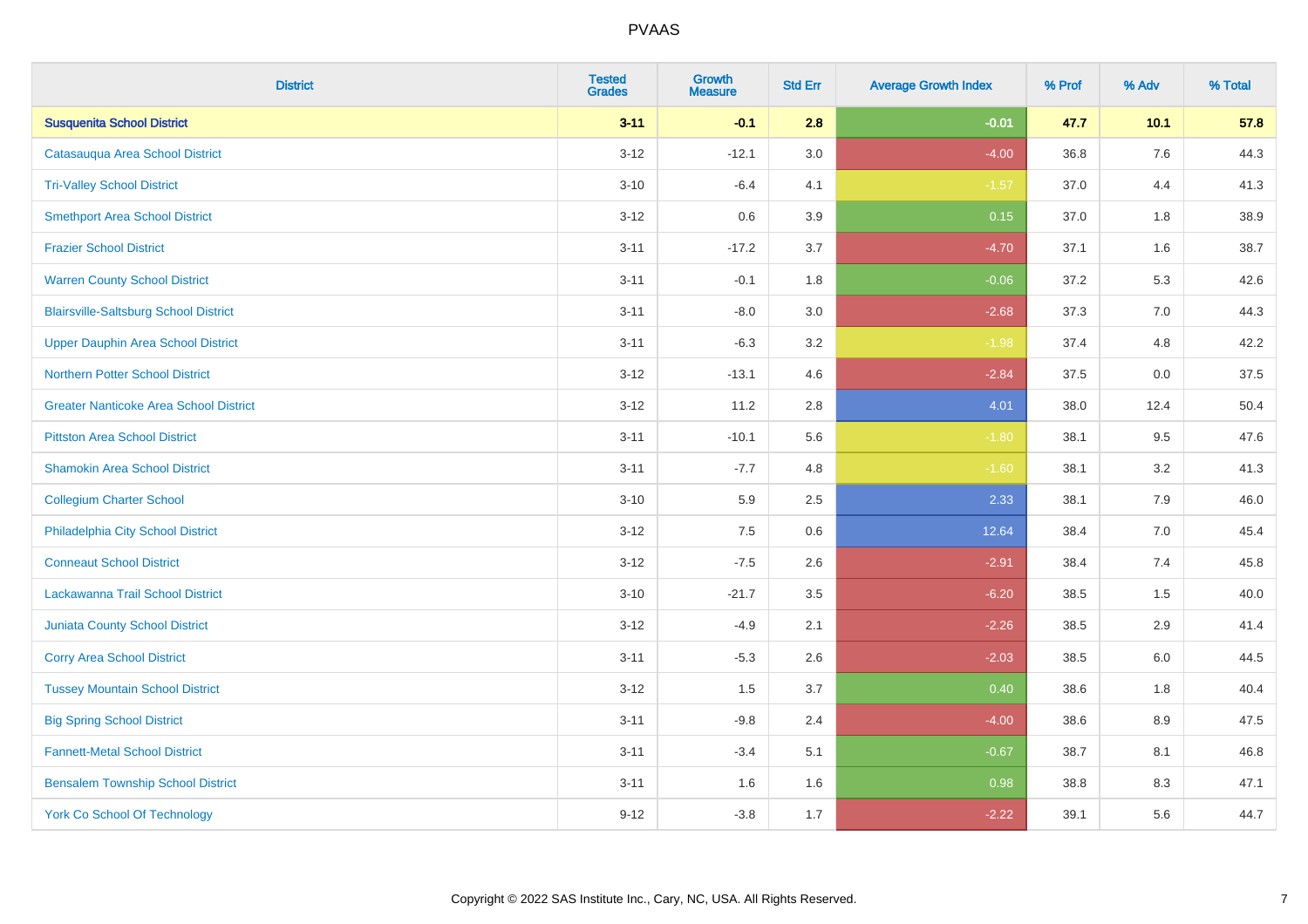| <b>District</b>                                   | <b>Tested</b><br><b>Grades</b> | <b>Growth</b><br><b>Measure</b> | <b>Std Err</b> | <b>Average Growth Index</b> | % Prof | % Adv  | % Total |
|---------------------------------------------------|--------------------------------|---------------------------------|----------------|-----------------------------|--------|--------|---------|
| <b>Susquenita School District</b>                 | $3 - 11$                       | $-0.1$                          | 2.8            | $-0.01$                     | 47.7   | $10.1$ | 57.8    |
| Minersville Area School District                  | $3 - 11$                       | $-14.4$                         | 3.7            | $-3.90$                     | 39.3   | 3.3    | 42.6    |
| <b>Towanda Area School District</b>               | $3 - 11$                       | 4.0                             | 2.8            | 1.44                        | 39.4   | 6.6    | 46.0    |
| <b>Kane Area School District</b>                  | $3 - 10$                       | $-3.7$                          | 3.2            | $-1.17$                     | 39.5   | 9.9    | 49.4    |
| <b>West Mifflin Area School District</b>          | $3 - 12$                       | $-12.3$                         | 2.9            | $-4.22$                     | 39.7   | 10.3   | 50.0    |
| <b>Bristol Borough School District</b>            | $3 - 12$                       | $-4.3$                          | 3.4            | $-1.27$                     | 39.7   | 1.3    | 41.0    |
| <b>Pequea Valley School District</b>              | $3 - 11$                       | $-5.8$                          | 3.2            | $-1.80$                     | 39.8   | 9.1    | 48.9    |
| <b>Easton Area School District</b>                | $3 - 12$                       | $-4.1$                          | 1.4            | $-2.91$                     | 39.9   | 4.0    | 43.9    |
| <b>Ferndale Area School District</b>              | $3 - 10$                       | $-5.8$                          | 4.3            | $-1.33$                     | 40.0   | 0.0    | 40.0    |
| <b>Mastery Charter High School-Lenfest Campus</b> | $7 - 11$                       | $2.5\,$                         | 5.7            | 0.43                        | 40.0   | 0.0    | 40.0    |
| <b>South Allegheny School District</b>            | $3 - 11$                       | $-8.8$                          | 3.2            | $-2.70$                     | 40.5   | 0.0    | 40.5    |
| Portage Area School District                      | $3 - 10$                       | $-8.1$                          | 3.6            | $-2.26$                     | 40.6   | 9.4    | 50.0    |
| <b>Crawford Central School District</b>           | $3 - 11$                       | $-4.7$                          | 2.2            | $-2.15$                     | 40.6   | 10.5   | 51.1    |
| <b>Canton Area School District</b>                | $3 - 11$                       | $-5.5$                          | 3.2            | $-1.75$                     | 40.7   | 2.3    | 43.0    |
| New Kensington-Arnold School District             | $3 - 11$                       | $-0.4$                          | 3.8            | $-0.10$                     | 40.7   | 3.7    | 44.4    |
| <b>Wallenpaupack Area School District</b>         | $3 - 11$                       | $-7.1$                          | 2.3            | $-3.09$                     | 40.8   | 2.4    | 43.1    |
| <b>Warrior Run School District</b>                | $3 - 11$                       | 4.6                             | 3.0            | 1.51                        | 40.9   | 8.1    | 49.0    |
| <b>Carlynton School District</b>                  | $3 - 11$                       | 7.3                             | 3.3            | 2.22                        | 41.0   | 10.5   | 51.6    |
| <b>Forest Hills School District</b>               | $3 - 11$                       | $-7.3$                          | 2.7            | $-2.74$                     | 41.1   | 13.7   | 54.8    |
| <b>Western Wayne School District</b>              | $3 - 11$                       | 5.6                             | 2.9            | 1.93                        | 41.3   | 17.4   | 58.7    |
| <b>Oxford Area School District</b>                | $3 - 11$                       | $-4.3$                          | 1.9            | $-2.26$                     | 41.3   | 8.0    | 49.3    |
| <b>Galeton Area School District</b>               | $3 - 11$                       | 2.2                             | 5.3            | 0.42                        | 41.3   | 4.4    | 45.6    |
| <b>Forbes Road School District</b>                | $3 - 11$                       | 2.8                             | 5.1            | 0.56                        | 41.4   | 10.3   | 51.7    |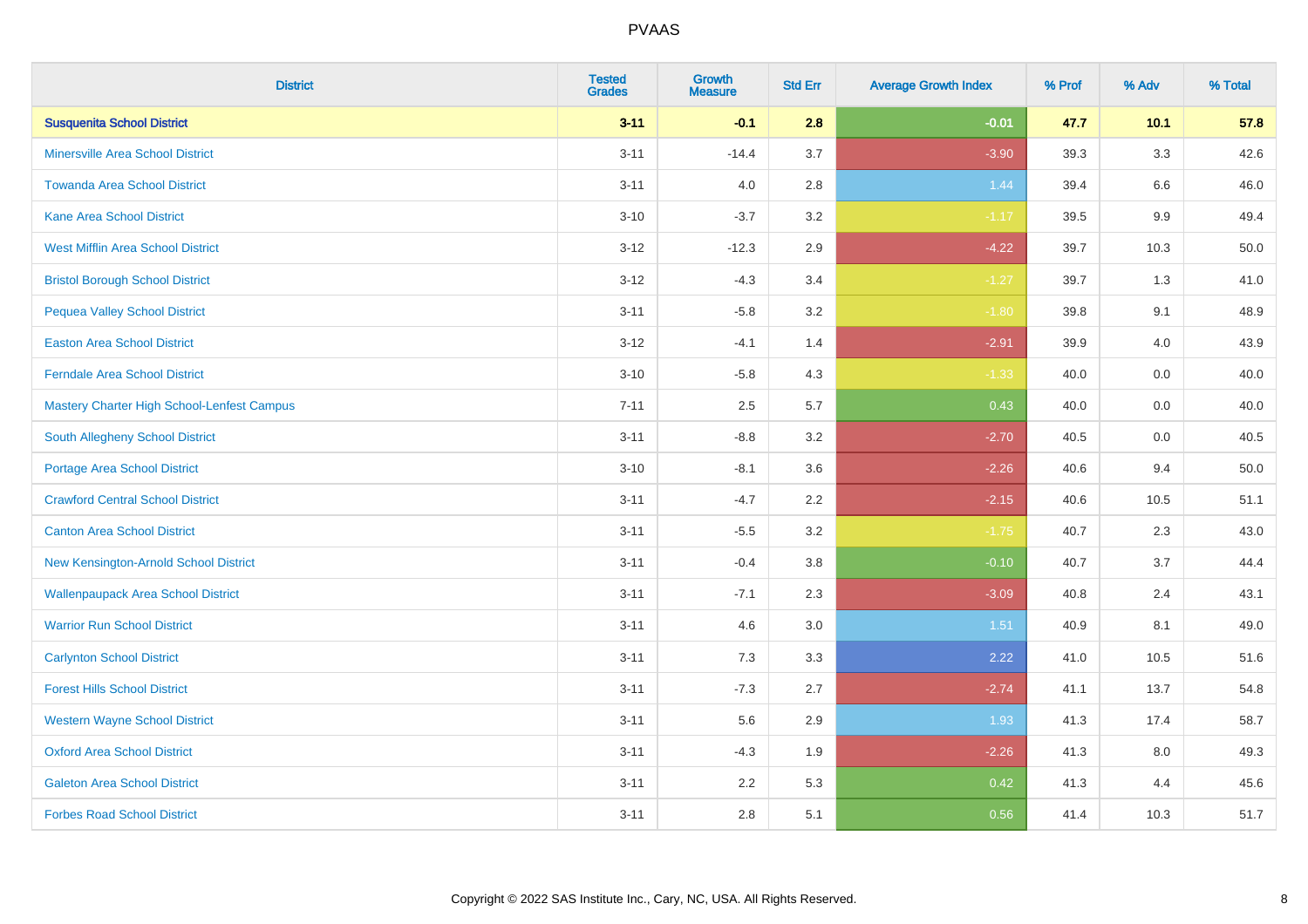| <b>District</b>                                         | <b>Tested</b><br><b>Grades</b> | <b>Growth</b><br><b>Measure</b> | <b>Std Err</b> | <b>Average Growth Index</b> | % Prof | % Adv   | % Total |
|---------------------------------------------------------|--------------------------------|---------------------------------|----------------|-----------------------------|--------|---------|---------|
| <b>Susquenita School District</b>                       | $3 - 11$                       | $-0.1$                          | 2.8            | $-0.01$                     | 47.7   | 10.1    | 57.8    |
| <b>Ringgold School District</b>                         | $3 - 11$                       | $-14.7$                         | 2.4            | $-6.04$                     | 41.5   | 7.9     | 49.4    |
| <b>Solanco School District</b>                          | $3 - 11$                       | $-11.0$                         | 2.0            | $-5.55$                     | 41.6   | 4.5     | 46.1    |
| North Schuylkill School District                        | $3 - 11$                       | $-1.0$                          | 2.4            | $-0.42$                     | 41.8   | 5.1     | 46.8    |
| Penns Valley Area School District                       | $3 - 12$                       | 14.0                            | 2.9            | 4.80                        | 41.9   | 23.1    | 65.0    |
| <b>Muncy School District</b>                            | $3 - 11$                       | $-8.1$                          | 3.7            | $-2.21$                     | 42.0   | 3.8     | 45.8    |
| <b>Berwick Area School District</b>                     | $3 - 11$                       | $-9.3$                          | 2.6            | $-3.59$                     | 42.1   | 5.5     | 47.6    |
| Pennsylvania Distance Learning Charter School           | $3 - 12$                       | 9.3                             | 4.2            | 2.22                        | 42.2   | 3.1     | 45.3    |
| <b>Pine Grove Area School District</b>                  | $3 - 11$                       | $-7.7$                          | 2.9            | $-2.66$                     | 42.3   | 7.7     | 50.0    |
| <b>Reach Cyber Charter School</b>                       | $3 - 11$                       | 8.1                             | 4.7            | 1.72                        | 42.4   | 4.6     | 47.0    |
| Mifflinburg Area School District                        | $3 - 11$                       | $-15.8$                         | 2.5            | $-6.30$                     | 42.4   | 4.0     | 46.4    |
| <b>Curwensville Area School District</b>                | $3 - 11$                       | $-27.9$                         | 4.1            | $-6.72$                     | 42.5   | 4.1     | 46.6    |
| <b>Governor Mifflin School District</b>                 | $3 - 11$                       | 4.1                             | 1.8            | 2.33                        | 42.5   | 7.2     | 49.7    |
| <b>Butler Area School District</b>                      | $3 - 11$                       | $-6.5$                          | $1.5\,$        | $-4.26$                     | 42.5   | 9.4     | 51.9    |
| California Area School District                         | $3 - 10$                       | $-7.3$                          | 3.6            | $-2.02$                     | 42.6   | 9.8     | 52.5    |
| <b>Northwestern School District</b>                     | $3 - 11$                       | $-24.9$                         | 3.5            | $-7.13$                     | 42.6   | 2.9     | 45.6    |
| <b>Wattsburg Area School District</b>                   | $3 - 11$                       | 6.5                             | 2.7            | 2.43                        | 42.7   | 7.6     | 50.3    |
| <b>Chambersburg Area School District</b>                | $3 - 11$                       | $-9.5$                          | 1.3            | $-7.20$                     | 42.7   | 8.6     | 51.4    |
| <b>Agora Cyber Charter School</b>                       | $3 - 11$                       | 5.8                             | 2.6            | 2.28                        | 42.8   | $6.6\,$ | 49.4    |
| <b>Union City Area School District</b>                  | $3 - 12$                       | $-10.2$                         | 3.6            | $-2.87$                     | 42.9   | 3.2     | 46.0    |
| <b>Claysburg-Kimmel School District</b>                 | $3 - 11$                       | $-5.7$                          | 4.0            | $-1.42$                     | 42.9   | 8.2     | 51.0    |
| Center For Student Learning Charter School At Pennsbury | $6 - 12$                       | $-2.9$                          | 6.1            | $-0.47$                     | 42.9   | 0.0     | 42.9    |
| <b>Hanover Area School District</b>                     | $3 - 11$                       | 2.2                             | 4.6            | 0.48                        | 42.9   | 5.7     | 48.6    |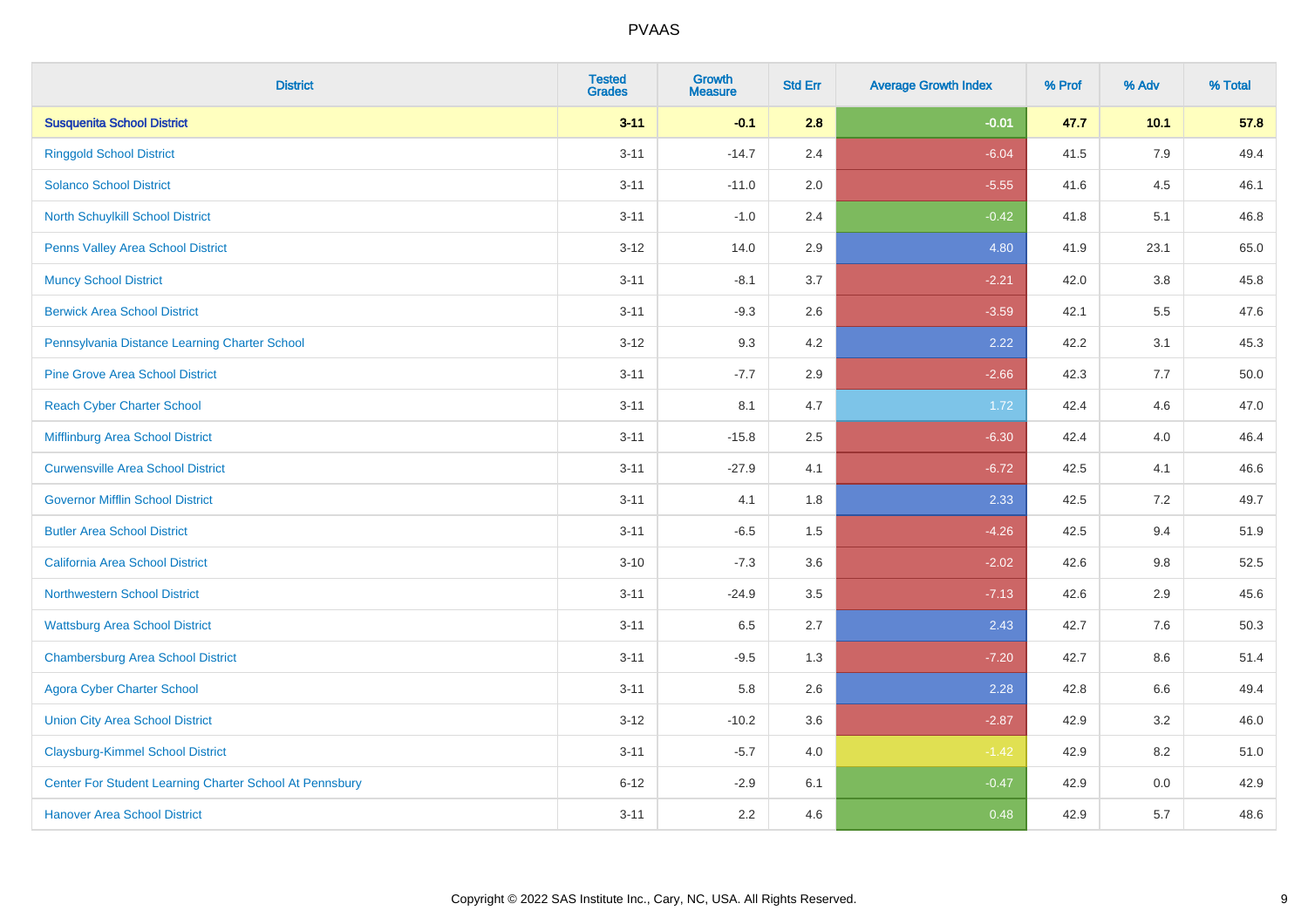| <b>District</b>                                | <b>Tested</b><br><b>Grades</b> | <b>Growth</b><br><b>Measure</b> | <b>Std Err</b> | <b>Average Growth Index</b> | % Prof | % Adv   | % Total |
|------------------------------------------------|--------------------------------|---------------------------------|----------------|-----------------------------|--------|---------|---------|
| <b>Susquenita School District</b>              | $3 - 11$                       | $-0.1$                          | 2.8            | $-0.01$                     | 47.7   | $10.1$  | 57.8    |
| <b>Monessen City School District</b>           | $3 - 10$                       | 8.3                             | 4.5            | 1.85                        | 42.9   | $2.9\,$ | 45.7    |
| <b>Clearfield Area School District</b>         | $3 - 10$                       | $-9.4$                          | 2.6            | $-3.56$                     | 43.0   | 3.1     | 46.1    |
| <b>Riverside School District</b>               | $3 - 11$                       | $-3.2$                          | 3.0            | $-1.09$                     | 43.0   | 9.0     | 52.0    |
| Meyersdale Area School District                | $3 - 11$                       | 4.2                             | 4.0            | 1.07                        | 43.1   | 6.9     | 50.0    |
| <b>Purchase Line School District</b>           | $3 - 12$                       | 1.7                             | 3.5            | 0.47                        | 43.1   | 5.4     | 48.5    |
| <b>Oley Valley School District</b>             | $3 - 11$                       | $-0.4$                          | 2.8            | $-0.15$                     | 43.1   | 12.9    | 56.0    |
| <b>Troy Area School District</b>               | $3 - 10$                       | $-4.3$                          | 3.4            | $-1.26$                     | 43.2   | 5.7     | 48.9    |
| <b>Benton Area School District</b>             | $3 - 10$                       | $-9.7$                          | 4.5            | $-2.18$                     | 43.2   | 5.4     | 48.6    |
| <b>Titusville Area School District</b>         | $3 - 11$                       | $-13.2$                         | 2.6            | $-4.99$                     | 43.2   | 4.8     | 48.0    |
| <b>Hamburg Area School District</b>            | $3 - 11$                       | 8.9                             | 2.5            | 3.63                        | 43.5   | 8.2     | 51.7    |
| <b>Freedom Area School District</b>            | $3 - 11$                       | $-7.1$                          | 3.0            | $-2.37$                     | 43.8   | $4.2\,$ | 47.9    |
| Jefferson-Morgan School District               | $3 - 10$                       | $-9.9$                          | 4.2            | $-2.35$                     | 43.8   | $4.2\,$ | 47.9    |
| <b>MaST Community Charter School</b>           | $3 - 10$                       | $-4.1$                          | 2.7            | $-1.52$                     | 44.0   | 9.5     | 53.4    |
| <b>Pottsgrove School District</b>              | $3 - 11$                       | $2.8\,$                         | 2.0            | 1.35                        | 44.0   | 10.0    | 53.9    |
| <b>Williamsport Area School District</b>       | $3 - 11$                       | 1.9                             | 1.8            | 1.04                        | 44.1   | 12.8    | 56.9    |
| <b>Forest City Regional School District</b>    | $3 - 12$                       | $-6.0$                          | 3.0            | $-1.96$                     | 44.1   | 0.0     | 44.1    |
| <b>Bentworth School District</b>               | $3 - 11$                       | 5.7                             | 3.2            | 1.75                        | 44.2   | 19.5    | 63.6    |
| <b>Bangor Area School District</b>             | $3 - 12$                       | $-0.9$                          | 2.0            | $-0.43$                     | 44.3   | 4.7     | 49.0    |
| <b>Mastery Charter School - Hardy Williams</b> | $3 - 11$                       | 11.4                            | 3.4            | 3.33                        | 44.3   | 5.7     | 50.0    |
| <b>Juniata Valley School District</b>          | $3 - 11$                       | $-3.9$                          | 3.5            | $-1.10$                     | 44.4   | 3.5     | 47.8    |
| Oil City Area School District                  | $3 - 11$                       | $-2.9$                          | 2.6            | $-1.08$                     | 44.4   | 5.8     | 50.2    |
| <b>Somerset Area School District</b>           | $3 - 11$                       | $-4.4$                          | 2.3            | $-1.93$                     | 44.4   | 14.9    | 59.3    |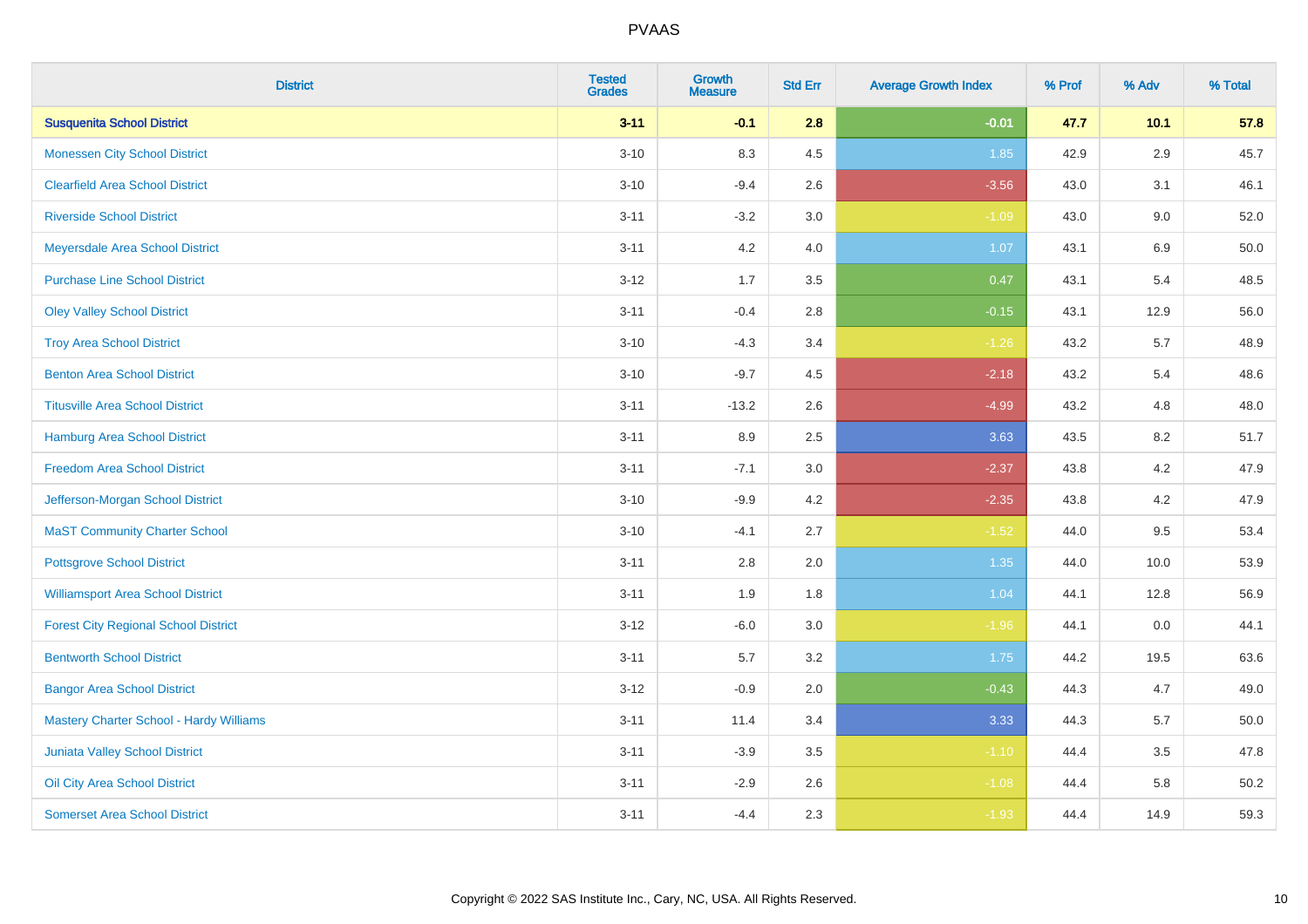| <b>District</b>                           | <b>Tested</b><br><b>Grades</b> | Growth<br><b>Measure</b> | <b>Std Err</b> | <b>Average Growth Index</b> | % Prof | % Adv  | % Total |
|-------------------------------------------|--------------------------------|--------------------------|----------------|-----------------------------|--------|--------|---------|
| <b>Susquenita School District</b>         | $3 - 11$                       | $-0.1$                   | 2.8            | $-0.01$                     | 47.7   | $10.1$ | 57.8    |
| <b>Highlands School District</b>          | $3 - 11$                       | $-7.4$                   | 2.7            | $-2.76$                     | 44.4   | 3.7    | 48.2    |
| <b>Tamaqua Area School District</b>       | $3 - 12$                       | $-8.2$                   | 2.5            | $-3.24$                     | 44.5   | 1.9    | 46.4    |
| <b>Montoursville Area School District</b> | $3 - 12$                       | 10.8                     | 2.5            | 4.24                        | 44.6   | 20.1   | 64.8    |
| <b>Blue Ridge School District</b>         | $3 - 11$                       | $-0.5$                   | 3.6            | $-0.12$                     | 44.6   | 3.1    | 47.7    |
| <b>Chichester School District</b>         | $3 - 11$                       | $-2.7$                   | 2.3            | $-1.17$                     | 44.6   | 6.6    | 51.2    |
| <b>Bethlehem Area School District</b>     | $3 - 11$                       | 9.3                      | 1.1            | 8.15                        | 44.7   | 12.0   | 56.7    |
| <b>Keystone Central School District</b>   | $3 - 11$                       | $-5.1$                   | 2.0            | $-2.46$                     | 44.7   | 4.6    | 49.4    |
| <b>Pottsville Area School District</b>    | $3 - 12$                       | 4.4                      | 2.3            | 1.94                        | 44.8   | 5.4    | 50.2    |
| <b>Laurel Highlands School District</b>   | $3 - 11$                       | 4.3                      | 2.4            | 1.81                        | 44.9   | 9.6    | 54.5    |
| <b>Tunkhannock Area School District</b>   | $3 - 11$                       | 2.3                      | 2.2            | 1.01                        | 44.9   | 9.6    | 54.6    |
| <b>Upper Darby School District</b>        | $3 - 12$                       | 6.9                      | 1.5            | 4.62                        | 45.0   | 6.7    | 51.7    |
| <b>Hazleton Area School District</b>      | $3 - 11$                       | 9.6                      | 1.4            | 6.77                        | 45.0   | 7.8    | 52.9    |
| <b>Homer-Center School District</b>       | $3 - 11$                       | 9.7                      | 3.6            | 2.70                        | 45.1   | 17.2   | 62.3    |
| <b>Tuscarora School District</b>          | $3 - 11$                       | $-0.6$                   | 2.3            | $-0.27$                     | 45.1   | 8.1    | 53.2    |
| <b>Mid Valley School District</b>         | $3 - 10$                       | $-1.7$                   | 3.0            | $-0.55$                     | 45.1   | 7.8    | 52.9    |
| <b>Mount Carmel Area School District</b>  | $3 - 11$                       | $-0.6$                   | 3.1            | $-0.18$                     | 45.3   | 2.1    | 47.4    |
| Gettysburg Area School District           | $3 - 11$                       | $-4.0$                   | 2.1            | $-1.89$                     | 45.3   | 14.0   | 59.3    |
| <b>Milton Area School District</b>        | $3 - 11$                       | $-8.7$                   | 2.5            | $-3.52$                     | 45.4   | 6.9    | 52.3    |
| <b>Clarion Area School District</b>       | $3 - 11$                       | 10.3                     | 4.1            | 2.51                        | 45.4   | 14.6   | 60.0    |
| <b>Connellsville Area School District</b> | $3 - 11$                       | 6.1                      | 2.0            | 3.05                        | 45.4   | 7.8    | 53.2    |
| South Williamsport Area School District   | $3 - 10$                       | $-5.7$                   | 2.5            | $-2.30$                     | 45.5   | 4.5    | 50.0    |
| <b>Scranton School District</b>           | $3 - 12$                       | $-2.9$                   | 2.4            | $-1.22$                     | 45.6   | 3.6    | 49.1    |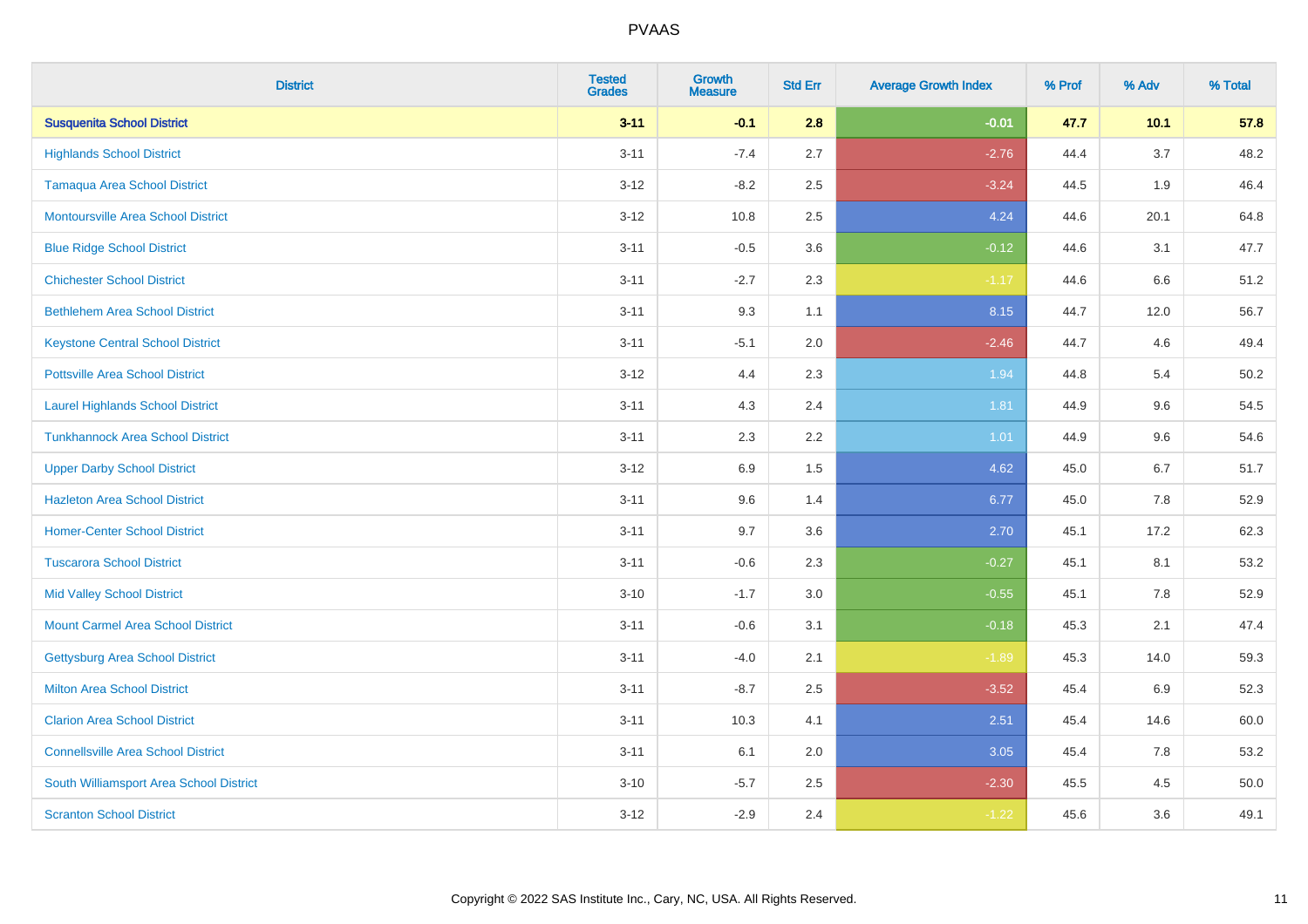| <b>District</b>                                 | <b>Tested</b><br><b>Grades</b> | <b>Growth</b><br><b>Measure</b> | <b>Std Err</b> | <b>Average Growth Index</b> | % Prof | % Adv   | % Total |
|-------------------------------------------------|--------------------------------|---------------------------------|----------------|-----------------------------|--------|---------|---------|
| <b>Susquenita School District</b>               | $3 - 11$                       | $-0.1$                          | 2.8            | $-0.01$                     | 47.7   | 10.1    | 57.8    |
| Renaissance Academy Charter School              | $3 - 11$                       | 8.3                             | 3.3            | 2.54                        | 45.6   | 22.8    | 68.4    |
| Hatboro-Horsham School District                 | $3 - 11$                       | $-12.8$                         | 1.7            | $-7.47$                     | 45.6   | 7.2     | 52.8    |
| <b>Ridley School District</b>                   | $3 - 12$                       | 10.0                            | 1.6            | 6.10                        | 45.6   | 8.2     | 53.8    |
| <b>Pocono Mountain School District</b>          | $3 - 12$                       | 6.8                             | 1.5            | 4.62                        | 45.8   | 5.0     | 50.7    |
| <b>East Stroudsburg Area School District</b>    | $3 - 11$                       | 0.1                             | 1.6            | 0.05                        | 45.8   | 7.8     | 53.6    |
| <b>City CHS</b>                                 | $10 - 11$                      | 13.6                            | 2.7            | 5.12                        | 45.8   | 3.0     | 48.8    |
| <b>Bradford Area School District</b>            | $3 - 12$                       | $-9.3$                          | 2.4            | $-3.87$                     | 45.8   | 8.3     | 54.2    |
| <b>Cheltenham School District</b>               | $3 - 11$                       | $-1.4$                          | 2.1            | $-0.67$                     | 46.1   | 10.0    | 56.1    |
| <b>Elk Lake School District</b>                 | $3 - 11$                       | $-4.0$                          | 3.3            | $-1.23$                     | 46.2   | 3.3     | 49.4    |
| <b>Salisbury Township School District</b>       | $3 - 11$                       | 6.3                             | 3.6            | 1.77                        | 46.2   | 6.6     | 52.8    |
| <b>Eastern Lancaster County School District</b> | $3 - 12$                       | 4.5                             | 2.2            | 2.09                        | 46.3   | 11.4    | 57.6    |
| Pennsylvania Cyber Charter School               | $3 - 11$                       | 11.6                            | 1.5            | 7.54                        | 46.3   | $5.0\,$ | 51.3    |
| Lehigh Valley Academy Regional Charter School   | $3 - 11$                       | 0.7                             | 2.3            | 0.32                        | 46.3   | 5.0     | 51.4    |
| <b>Middletown Area School District</b>          | $3 - 11$                       | $-5.3$                          | 2.6            | $-2.05$                     | 46.4   | 5.3     | 51.7    |
| <b>Warwick School District</b>                  | $3 - 11$                       | 5.2                             | 1.9            | 2.76                        | 46.4   | 17.0    | 63.3    |
| <b>Blue Mountain School District</b>            | $3 - 10$                       | $-5.8$                          | 2.3            | $-2.56$                     | 46.6   | 8.5     | 55.1    |
| <b>Chestnut Ridge School District</b>           | $3 - 12$                       | $-3.4$                          | 2.9            | $-1.17$                     | 46.6   | 5.8     | 52.4    |
| <b>Penn-Delco School District</b>               | $3 - 11$                       | $-6.8$                          | 1.9            | $-3.51$                     | 46.6   | 3.2     | 49.8    |
| <b>Interboro School District</b>                | $3 - 12$                       | $-7.3$                          | 2.1            | $-3.43$                     | 46.6   | 4.8     | 51.4    |
| Jeannette City School District                  | $3 - 11$                       | $-4.3$                          | 3.8            | $-1.13$                     | 46.7   | 7.5     | 54.2    |
| <b>Montrose Area School District</b>            | $3 - 10$                       | $-5.5$                          | 3.0            | $-1.82$                     | 46.7   | 5.4     | 52.2    |
| <b>Pennridge School District</b>                | $3 - 10$                       | $-16.8$                         | 1.4            | $-11.59$                    | 46.8   | 8.0     | 54.9    |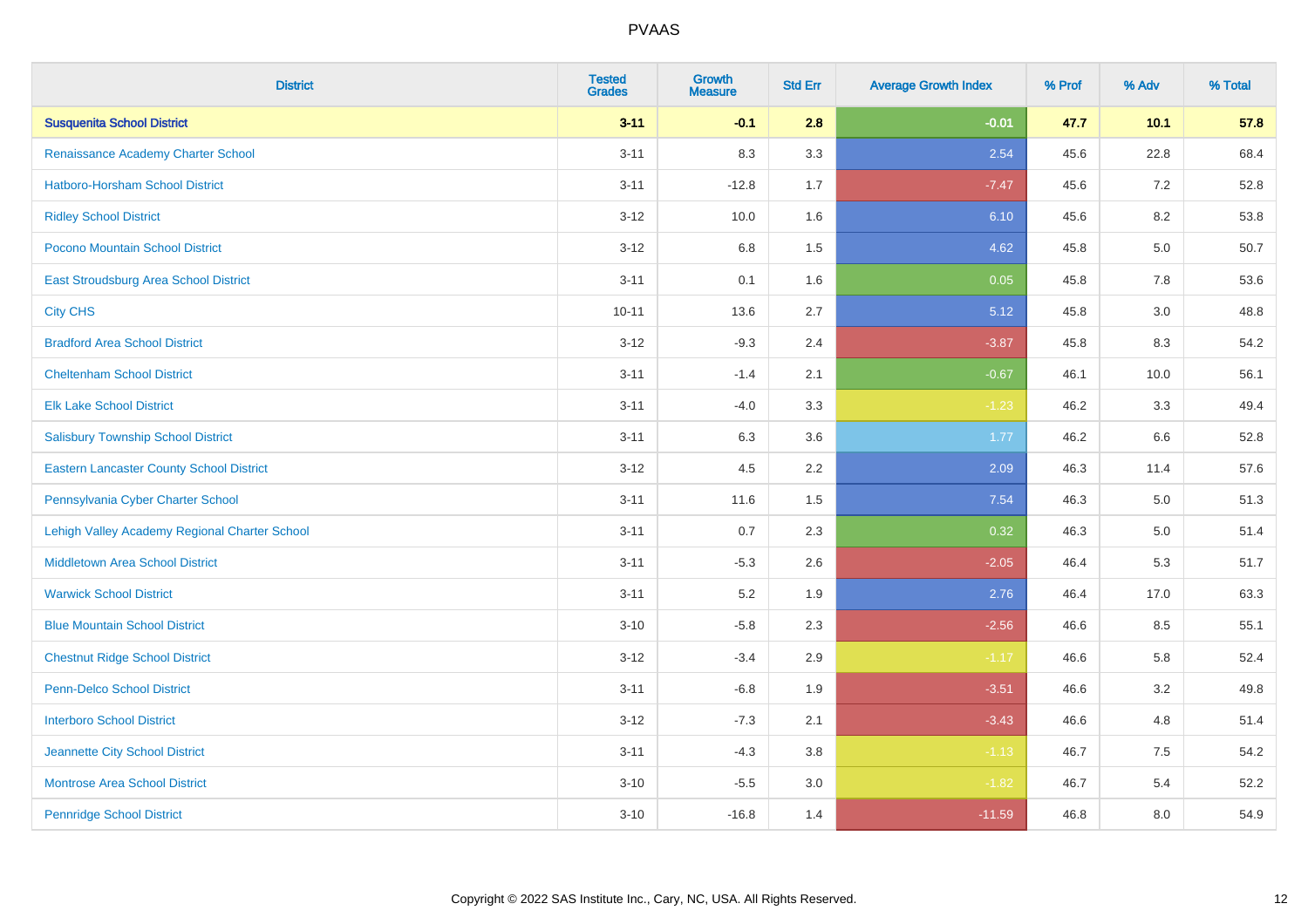| <b>District</b>                                    | <b>Tested</b><br><b>Grades</b> | <b>Growth</b><br><b>Measure</b> | <b>Std Err</b> | <b>Average Growth Index</b> | % Prof | % Adv  | % Total |
|----------------------------------------------------|--------------------------------|---------------------------------|----------------|-----------------------------|--------|--------|---------|
| <b>Susquenita School District</b>                  | $3 - 11$                       | $-0.1$                          | 2.8            | $-0.01$                     | 47.7   | $10.1$ | 57.8    |
| <b>Athens Area School District</b>                 | $3 - 11$                       | 1.6                             | 2.5            | 0.64                        | 46.9   | 7.6    | 54.5    |
| <b>Jersey Shore Area School District</b>           | $3 - 11$                       | 0.5                             | 2.6            | 0.21                        | 47.1   | 9.2    | 56.2    |
| <b>Mifflin County School District</b>              | $3 - 11$                       | 9.1                             | 1.7            | 5.49                        | 47.1   | 6.7    | 53.8    |
| <b>West Branch Area School District</b>            | $3 - 11$                       | 0.2                             | 3.8            | 0.05                        | 47.2   | 1.9    | 49.1    |
| <b>Penncrest School District</b>                   | $3 - 11$                       | 5.7                             | 2.2            | 2.57                        | 47.2   | 7.1    | 54.3    |
| <b>Commonwealth Charter Academy Charter School</b> | $3 - 10$                       | 9.1                             | 1.9            | 4.90                        | 47.2   | 9.1    | 56.3    |
| <b>New Foundations Charter School</b>              | $3 - 11$                       | 5.4                             | 2.2            | 2.41                        | 47.2   | 2.5    | 49.8    |
| <b>Cornwall-Lebanon School District</b>            | $3 - 11$                       | 8.3                             | 1.6            | 5.08                        | 47.2   | 8.4    | 55.6    |
| <b>Northern Cambria School District</b>            | $3 - 11$                       | 10.0                            | 3.3            | 3.04                        | 47.4   | 5.1    | 52.6    |
| <b>Cranberry Area School District</b>              | $3-12$                         | 9.2                             | 3.0            | 3.04                        | 47.5   | 10.2   | 57.6    |
| <b>Greensburg Salem School District</b>            | $3 - 11$                       | $-4.4$                          | 2.4            | $-1.88$                     | 47.6   | 4.9    | 52.4    |
| Indiana Area School District                       | $3 - 11$                       | $-5.3$                          | 2.3            | $-2.28$                     | 47.6   | 18.4   | 66.1    |
| <b>Bellefonte Area School District</b>             | $3 - 11$                       | $-0.4$                          | 2.2            | $-0.17$                     | 47.6   | 10.6   | 58.2    |
| <b>Altoona Area School District</b>                | $3 - 12$                       | 3.3                             | 1.6            | 1.99                        | 47.7   | 8.2    | 55.9    |
| <b>Susquenita School District</b>                  | $3 - 11$                       | $-0.1$                          | 2.8            | $-0.01$                     | 47.7   | $10.1$ | 57.8    |
| <b>North Star School District</b>                  | $3 - 11$                       | $-8.7$                          | 3.5            | $-2.51$                     | 47.8   | 6.0    | 53.7    |
| <b>Spring Cove School District</b>                 | $3 - 11$                       | 3.4                             | 2.5            | 1.33                        | 47.8   | 12.7   | 60.4    |
| Leechburg Area School District                     | $3 - 11$                       | 4.4                             | 4.0            | 1.09                        | 47.8   | 19.6   | 67.4    |
| Southern Tioga School District                     | $3 - 11$                       | $-11.5$                         | 2.7            | $-4.25$                     | 47.8   | 6.4    | 54.3    |
| <b>Panther Valley School District</b>              | $3 - 12$                       | $-0.6$                          | 3.3            | $-0.19$                     | 47.9   | 4.3    | 52.1    |
| <b>Stroudsburg Area School District</b>            | $3 - 11$                       | $5.5\,$                         | 1.9            | 2.88                        | 48.1   | 4.2    | 52.3    |
| <b>Conemaugh Valley School District</b>            | $3 - 12$                       | $-3.2$                          | 4.1            | $-0.78$                     | 48.2   | 5.6    | 53.7    |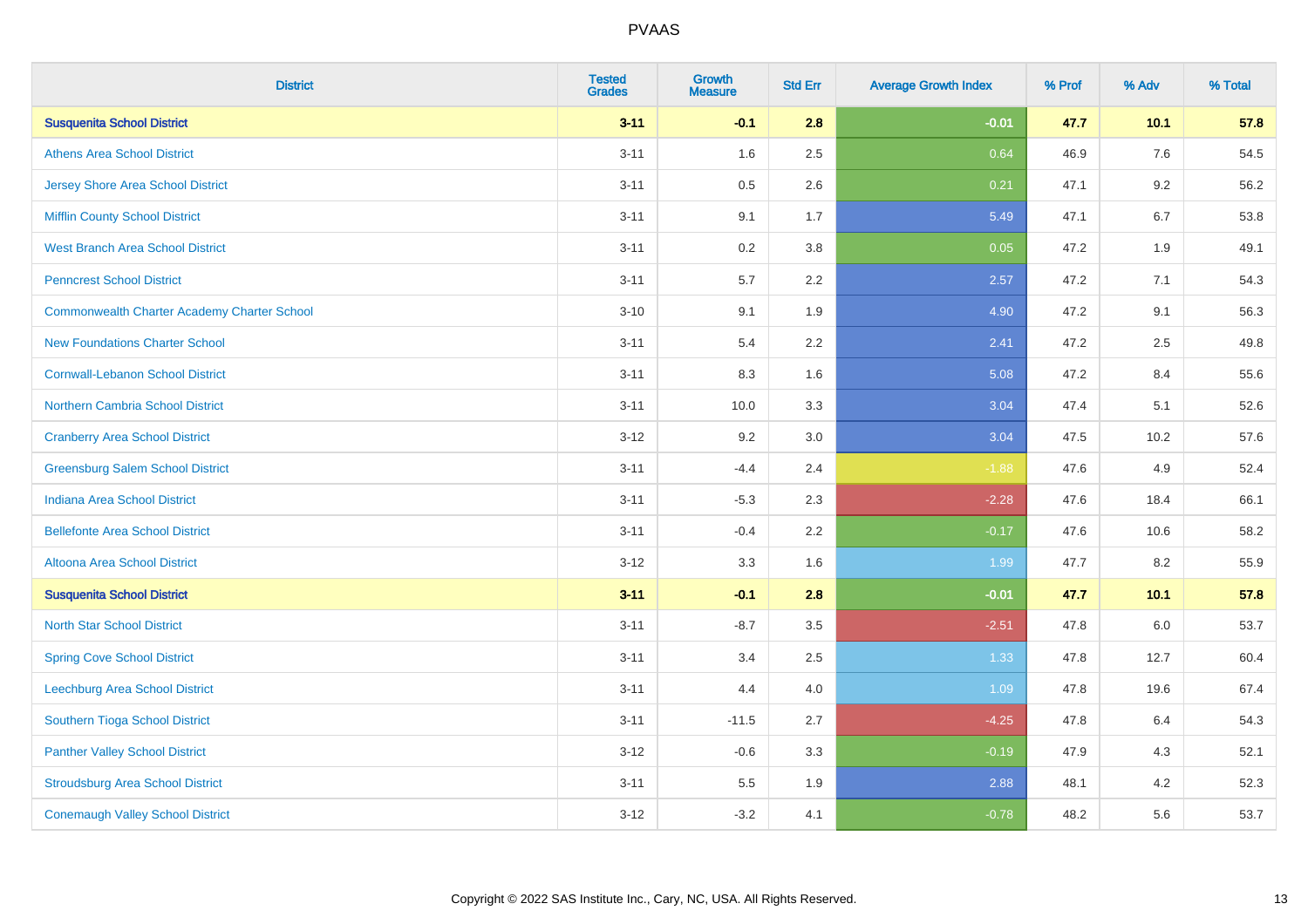| <b>District</b>                                | <b>Tested</b><br><b>Grades</b> | <b>Growth</b><br><b>Measure</b> | <b>Std Err</b> | <b>Average Growth Index</b> | % Prof | % Adv  | % Total |
|------------------------------------------------|--------------------------------|---------------------------------|----------------|-----------------------------|--------|--------|---------|
| <b>Susquenita School District</b>              | $3 - 11$                       | $-0.1$                          | 2.8            | $-0.01$                     | 47.7   | $10.1$ | 57.8    |
| <b>Sharon City School District</b>             | $3 - 11$                       | 4.9                             | 2.6            | 1.87                        | 48.2   | 5.3    | 53.4    |
| <b>Iroquois School District</b>                | $3 - 11$                       | 13.1                            | 3.0            | 4.35                        | 48.2   | 7.8    | 56.0    |
| <b>Franklin Area School District</b>           | $3 - 11$                       | 6.6                             | 2.8            | 2.34                        | 48.2   | 4.5    | 52.7    |
| <b>East Lycoming School District</b>           | $3 - 11$                       | $-6.0$                          | 2.7            | $-2.24$                     | 48.3   | 4.2    | 52.5    |
| <b>Trinity Area School District</b>            | $3 - 11$                       | $-5.4$                          | 2.0            | $-2.71$                     | 48.3   | 11.8   | 60.1    |
| <b>Bald Eagle Area School District</b>         | $3 - 11$                       | $-2.1$                          | 2.7            | $-0.75$                     | 48.4   | 9.4    | 57.7    |
| <b>Bedford Area School District</b>            | $3 - 11$                       | 2.5                             | 2.6            | 0.93                        | 48.5   | 10.0   | 58.5    |
| <b>Fort Leboeuf School District</b>            | $3 - 11$                       | 11.7                            | 2.5            | 4.73                        | 48.5   | 21.1   | 69.6    |
| <b>Moshannon Valley School District</b>        | $3 - 10$                       | $-7.0$                          | 3.4            | $-2.01$                     | 48.5   | 0.0    | 48.5    |
| <b>Lakeland School District</b>                | $3 - 11$                       | 1.1                             | 2.8            | 0.38                        | 48.6   | 3.7    | 52.3    |
| <b>Montgomery Area School District</b>         | $3 - 11$                       | 10.7                            | 3.6            | 2.96                        | 48.7   | 12.4   | 61.1    |
| <b>Wilson Area School District</b>             | $3 - 11$                       | $6.0\,$                         | 2.6            | 2.30                        | 48.7   | 8.5    | 57.2    |
| <b>Saucon Valley School District</b>           | $3 - 11$                       | 14.7                            | 2.5            | 5.98                        | 48.7   | 20.2   | 69.0    |
| <b>Harbor Creek School District</b>            | $3 - 11$                       | $-7.1$                          | 2.7            | $-2.67$                     | 48.8   | 15.2   | 64.0    |
| <b>Berlin Brothersvalley School District</b>   | $3 - 11$                       | 4.0                             | 4.2            | 0.96                        | 48.8   | 14.0   | 62.8    |
| <b>Eastern Lebanon County School District</b>  | $3 - 11$                       | 8.6                             | 2.2            | 3.84                        | 48.8   | 11.4   | 60.3    |
| <b>Ridgway Area School District</b>            | $3 - 11$                       | $-14.5$                         | 4.1            | $-3.56$                     | 49.0   | 9.8    | 58.8    |
| <b>Shaler Area School District</b>             | $3 - 11$                       | $-0.8$                          | 1.9            | $-0.43$                     | 49.1   | 9.6    | 58.7    |
| <b>Brandywine Heights Area School District</b> | $3 - 11$                       | $-4.9$                          | 2.7            | $-1.81$                     | 49.2   | 8.2    | 57.4    |
| <b>Wellsboro Area School District</b>          | $3 - 11$                       | $-12.4$                         | 3.0            | $-4.11$                     | 49.2   | 11.9   | 61.1    |
| <b>Lower Dauphin School District</b>           | $3 - 11$                       | $0.6\,$                         | 1.9            | 0.33                        | 49.2   | 12.6   | 61.8    |
| <b>Brockway Area School District</b>           | $3 - 11$                       | 0.6                             | 3.6            | 0.16                        | 49.2   | 7.7    | 56.9    |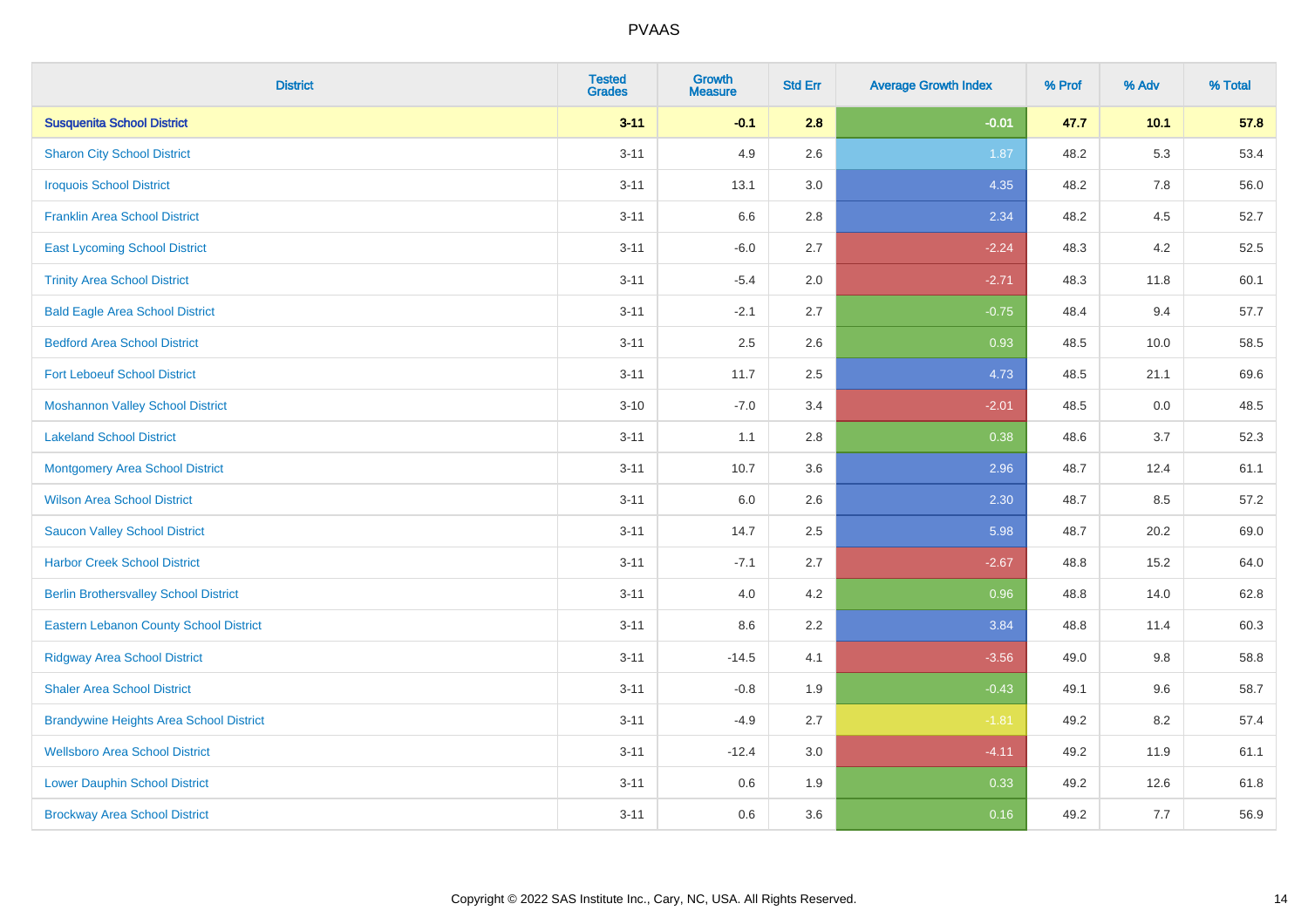| <b>District</b>                                | <b>Tested</b><br><b>Grades</b> | <b>Growth</b><br><b>Measure</b> | <b>Std Err</b> | <b>Average Growth Index</b> | % Prof | % Adv | % Total |
|------------------------------------------------|--------------------------------|---------------------------------|----------------|-----------------------------|--------|-------|---------|
| <b>Susquenita School District</b>              | $3 - 11$                       | $-0.1$                          | 2.8            | $-0.01$                     | 47.7   | 10.1  | 57.8    |
| <b>Whitehall-Coplay School District</b>        | $3 - 11$                       | 6.1                             | 1.8            | 3.45                        | 49.3   | 7.4   | 56.6    |
| <b>Avella Area School District</b>             | $3 - 12$                       | $-0.3$                          | 4.7            | $-0.05$                     | 49.3   | 14.5  | 63.8    |
| <b>Wyoming Valley West School District</b>     | $3 - 11$                       | $-2.2$                          | 2.4            | $-0.91$                     | 49.4   | 3.0   | 52.4    |
| <b>Susquehanna Community School District</b>   | $3 - 11$                       | $-2.8$                          | 4.2            | $-0.66$                     | 49.4   | 6.9   | 56.3    |
| <b>Riverside Beaver County School District</b> | $3 - 11$                       | $-14.0$                         | 3.0            | $-4.64$                     | 49.4   | 8.8   | 58.2    |
| <b>Mohawk Area School District</b>             | $3 - 11$                       | $-7.5$                          | 3.1            | $-2.45$                     | 49.4   | 11.0  | 60.4    |
| <b>Twin Valley School District</b>             | $3 - 12$                       | $-3.6$                          | 2.1            | $-1.69$                     | 49.6   | 7.1   | 56.8    |
| Schuylkill Haven Area School District          | $3 - 11$                       | $-15.3$                         | 3.1            | $-4.87$                     | 49.7   | 2.4   | 52.1    |
| <b>Moniteau School District</b>                | $3 - 11$                       | $-11.8$                         | 3.3            | $-3.56$                     | 50.0   | 6.3   | 56.3    |
| <b>Waynesboro Area School District</b>         | $3 - 12$                       | $-6.1$                          | 1.9            | $-3.20$                     | 50.0   | 6.8   | 56.8    |
| <b>Apollo-Ridge School District</b>            | $3 - 12$                       | $-4.7$                          | 3.7            | $-1.24$                     | 50.0   | 10.0  | 60.0    |
| <b>Burgettstown Area School District</b>       | $3 - 11$                       | $-2.1$                          | 3.4            | $-0.62$                     | 50.0   | 1.4   | 51.4    |
| South Side Area School District                | $3 - 11$                       | $-1.6$                          | 3.3            | $-0.48$                     | 50.0   | 6.8   | 56.8    |
| <b>Elizabethtown Area School District</b>      | $3 - 12$                       | $-0.9$                          | 1.9            | $-0.47$                     | 50.0   | 11.2  | 61.2    |
| <b>Glendale School District</b>                | $3 - 10$                       | $-0.9$                          | 3.7            | $-0.24$                     | 50.0   | 5.4   | 55.4    |
| Insight PA Cyber Charter School                | $3 - 11$                       | 0.7                             | 5.7            | 0.12                        | 50.0   | 4.8   | 54.8    |
| <b>Oswayo Valley School District</b>           | $3 - 12$                       | 8.5                             | 5.0            | 1.68                        | 50.0   | 16.7  | 66.7    |
| Pen Argyl Area School District                 | $3 - 12$                       | 9.2                             | 2.7            | 3.46                        | 50.0   | 12.6  | 62.6    |
| <b>Greenwood School District</b>               | $3 - 11$                       | 15.9                            | 3.9            | 4.11                        | 50.0   | 25.0  | 75.0    |
| <b>Great Valley School District</b>            | $3 - 11$                       | 15.0                            | 1.9            | 7.98                        | 50.0   | 35.0  | 85.0    |
| <b>Centennial School District</b>              | $3 - 10$                       | 7.1                             | 1.7            | 4.29                        | 50.1   | 8.7   | 58.9    |
| Ambridge Area School District                  | $3-12$                         | 9.1                             | 2.6            | 3.46                        | 50.4   | 10.7  | 61.1    |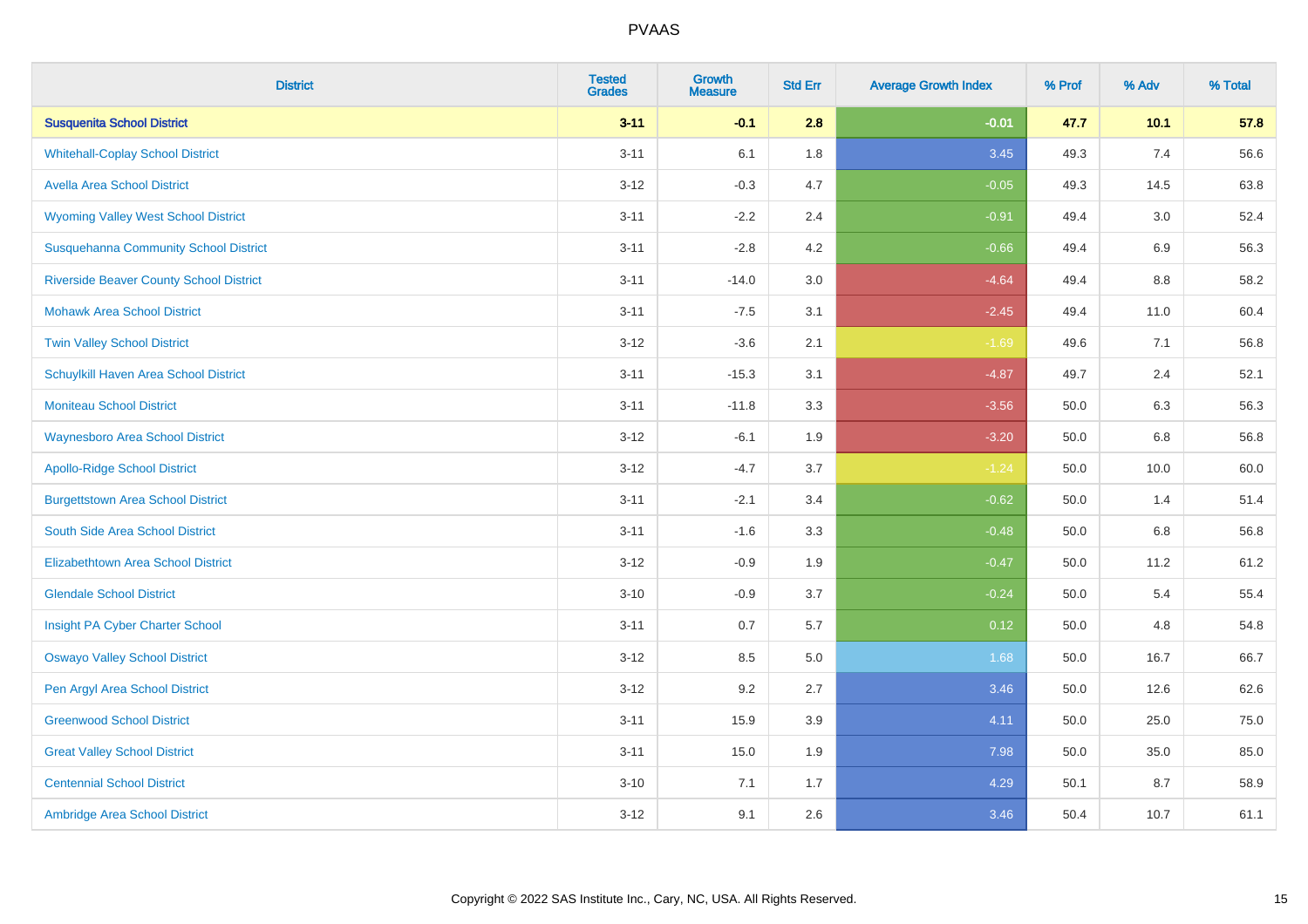| <b>District</b>                          | <b>Tested</b><br><b>Grades</b> | <b>Growth</b><br><b>Measure</b> | <b>Std Err</b> | <b>Average Growth Index</b> | % Prof | % Adv  | % Total |
|------------------------------------------|--------------------------------|---------------------------------|----------------|-----------------------------|--------|--------|---------|
| <b>Susquenita School District</b>        | $3 - 11$                       | $-0.1$                          | 2.8            | $-0.01$                     | 47.7   | $10.1$ | 57.8    |
| Philadelphia Academy Charter School      | $3 - 11$                       | $-8.9$                          | 2.9            | $-3.04$                     | 50.5   | 2.9    | 53.4    |
| <b>Exeter Township School District</b>   | $3 - 11$                       | $-10.4$                         | 1.9            | $-5.44$                     | 50.6   | 2.7    | 53.3    |
| <b>Shenango Area School District</b>     | $3 - 11$                       | $-2.6$                          | 3.3            | $-0.79$                     | 50.6   | 13.9   | 64.6    |
| <b>Keystone School District</b>          | $3 - 11$                       | 3.1                             | 3.3            | 0.94                        | 50.6   | 6.5    | 57.1    |
| <b>Steel Valley School District</b>      | $3 - 11$                       | 6.5                             | 3.4            | 1.89                        | 50.7   | 5.6    | 56.3    |
| <b>Cocalico School District</b>          | $3 - 11$                       | 10.6                            | 2.0            | 5.18                        | 50.8   | 14.1   | 64.8    |
| <b>Yough School District</b>             | $3 - 10$                       | $-6.6$                          | 2.7            | $-2.43$                     | 50.8   | 4.0    | 54.8    |
| <b>Dubois Area School District</b>       | $3 - 11$                       | $-6.2$                          | 2.0            | $-3.07$                     | 50.9   | 13.4   | 64.3    |
| <b>Cambria Heights School District</b>   | $3 - 10$                       | $-4.1$                          | 3.1            | $-1.32$                     | 51.0   | 6.0    | 57.0    |
| Daniel Boone Area School District        | $3 - 12$                       | 5.7                             | 2.0            | 2.88                        | 51.0   | 11.5   | 62.6    |
| <b>Plum Borough School District</b>      | $3 - 11$                       | $-11.3$                         | 2.2            | $-5.19$                     | 51.1   | 9.0    | 60.1    |
| Northeastern York School District        | $3 - 11$                       | 5.9                             | 2.0            | 3.03                        | 51.1   | 16.6   | 67.6    |
| <b>Lehighton Area School District</b>    | $3 - 11$                       | $-1.6$                          | 2.3            | $-0.70$                     | 51.1   | 5.6    | 56.7    |
| <b>Valley Grove School District</b>      | $3 - 10$                       | $-3.7$                          | 3.7            | $-1.01$                     | 51.2   | 6.1    | 57.3    |
| <b>Millville Area School District</b>    | $3 - 12$                       | $-0.9$                          | 4.7            | $-0.18$                     | 51.4   | 5.4    | 56.8    |
| <b>Central Fulton School District</b>    | $3 - 11$                       | $-0.5$                          | 3.5            | $-0.14$                     | 51.4   | 8.6    | 60.0    |
| <b>Newport School District</b>           | $3 - 12$                       | 1.4                             | 3.5            | 0.41                        | 51.5   | 10.3   | 61.8    |
| <b>Armstrong School District</b>         | $3 - 11$                       | 2.6                             | 1.7            | 1.53                        | 51.5   | 6.1    | 57.6    |
| Northern Bedford County School District  | $3 - 11$                       | 16.5                            | 3.6            | 4.58                        | 51.7   | 20.0   | 71.7    |
| <b>Elizabeth Forward School District</b> | $3 - 11$                       | $-8.4$                          | 2.4            | $-3.41$                     | 51.7   | 4.0    | 55.7    |
| <b>Conewago Valley School District</b>   | $3 - 12$                       | $-0.9$                          | 2.0            | $-0.45$                     | 51.7   | 9.6    | 61.3    |
| <b>Millersburg Area School District</b>  | $3 - 11$                       | $6.2\,$                         | 3.8            | 1.63                        | 51.8   | 7.4    | 59.3    |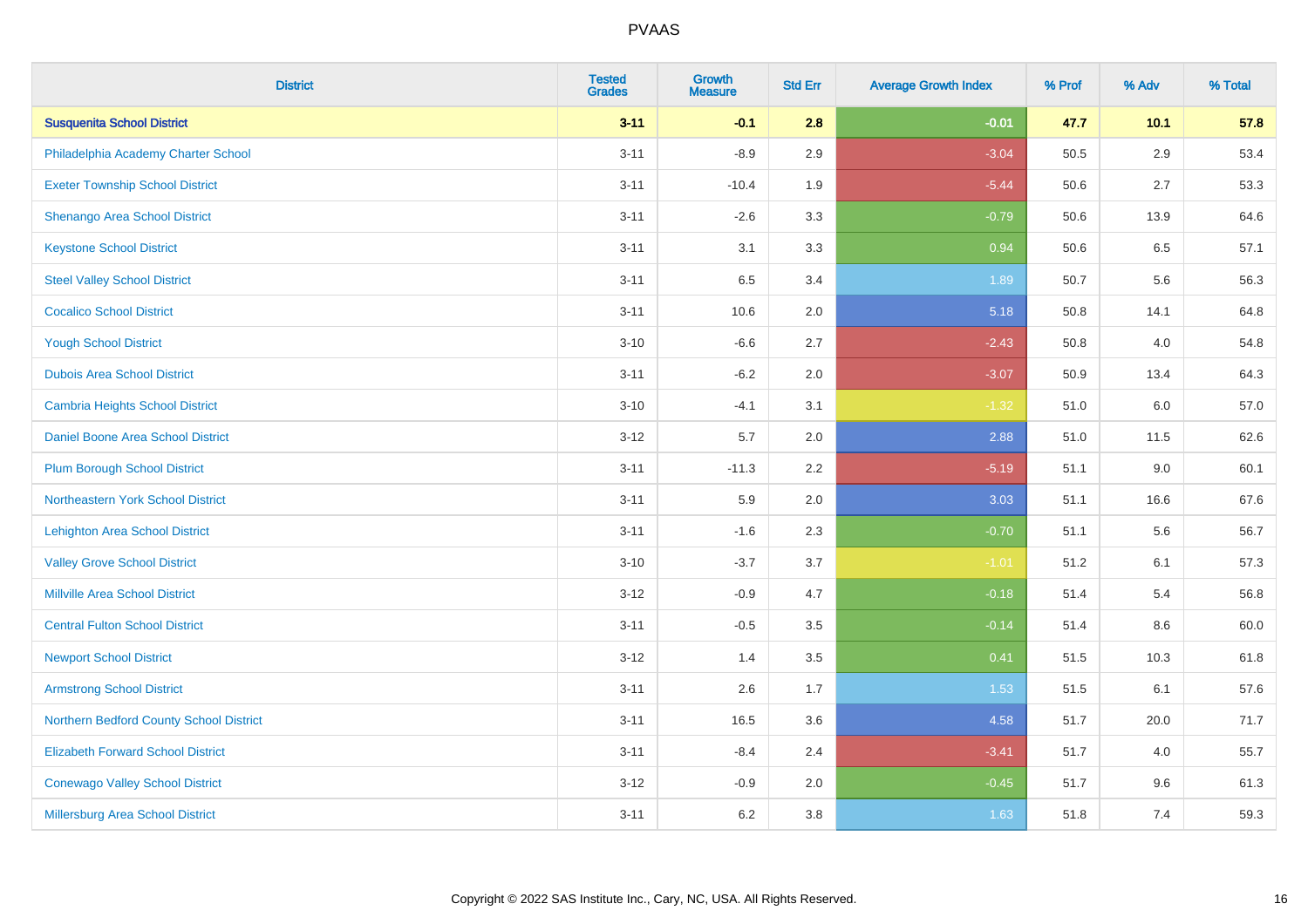| <b>District</b>                             | <b>Tested</b><br><b>Grades</b> | <b>Growth</b><br><b>Measure</b> | <b>Std Err</b> | <b>Average Growth Index</b> | % Prof | % Adv | % Total |
|---------------------------------------------|--------------------------------|---------------------------------|----------------|-----------------------------|--------|-------|---------|
| <b>Susquenita School District</b>           | $3 - 11$                       | $-0.1$                          | 2.8            | $-0.01$                     | 47.7   | 10.1  | 57.8    |
| <b>Penn Manor School District</b>           | $3 - 11$                       | $-0.4$                          | 1.6            | $-0.25$                     | 51.9   | 12.6  | 64.5    |
| <b>Brentwood Borough School District</b>    | $3 - 11$                       | $-5.3$                          | 3.0            | $-1.72$                     | 52.0   | 6.1   | 58.2    |
| <b>North Pocono School District</b>         | $3 - 11$                       | $-2.3$                          | 3.4            | $-0.68$                     | 52.0   | 16.4  | 68.5    |
| <b>Conrad Weiser Area School District</b>   | $3 - 11$                       | 3.6                             | 2.2            | 1.63                        | 52.1   | 2.1   | 54.2    |
| <b>Reynolds School District</b>             | $3 - 10$                       | $0.5\,$                         | 3.4            | 0.16                        | 52.1   | 7.0   | 59.2    |
| Octorara Area School District               | $3 - 11$                       | 9.1                             | 2.4            | 3.82                        | 52.1   | 8.5   | 60.6    |
| <b>Gateway School District</b>              | $3 - 11$                       | $0.8\,$                         | 2.2            | 0.38                        | 52.1   | 13.8  | 65.9    |
| <b>Dover Area School District</b>           | $3 - 12$                       | 6.0                             | 2.1            | 2.94                        | 52.2   | 6.0   | 58.2    |
| <b>Sayre Area School District</b>           | $3 - 11$                       | 11.2                            | 3.5            | 3.20                        | 52.2   | 7.5   | 59.7    |
| <b>Hanover Public School District</b>       | $3 - 11$                       | 5.2                             | 2.8            | 1.83                        | 52.2   | 14.4  | 66.7    |
| <b>Wayne Highlands School District</b>      | $3 - 11$                       | 7.8                             | 2.4            | 3.23                        | 52.3   | 13.1  | 65.4    |
| Northampton Area School District            | $3 - 11$                       | 4.0                             | 1.6            | 2.51                        | 52.3   | 10.8  | 63.1    |
| <b>Kennett Consolidated School District</b> | $3 - 11$                       | 4.8                             | 1.8            | 2.61                        | 52.5   | 10.7  | 63.2    |
| <b>Wilson School District</b>               | $3 - 12$                       | $8.8\,$                         | 1.5            | 5.96                        | 52.6   | 14.6  | 67.2    |
| <b>Mount Pleasant Area School District</b>  | $3 - 11$                       | $-5.0$                          | 2.6            | $-1.93$                     | 52.6   | 0.0   | 52.6    |
| <b>Old Forge School District</b>            | $3 - 12$                       | $-5.9$                          | 3.4            | $-1.73$                     | 52.9   | 7.1   | 60.0    |
| <b>Line Mountain School District</b>        | $3 - 11$                       | 4.1                             | 3.2            | 1.27                        | 52.9   | 9.2   | 62.1    |
| <b>Haverford Township School District</b>   | $3 - 11$                       | 8.0                             | 1.5            | 5.27                        | 53.0   | 25.5  | 78.6    |
| <b>Allegheny Valley School District</b>     | $3 - 11$                       | 8.5                             | 3.9            | 2.17                        | 53.1   | 12.2  | 65.3    |
| <b>South Butler County School District</b>  | $3 - 10$                       | 3.9                             | 2.5            | 1.54                        | 53.1   | 16.6  | 69.7    |
| Karns City Area School District             | $3 - 11$                       | $-6.0$                          | 2.9            | $-2.03$                     | 53.1   | 8.3   | 61.5    |
| <b>Shippensburg Area School District</b>    | $3 - 11$                       | 9.3                             | 1.9            | 4.84                        | 53.1   | 10.2  | 63.3    |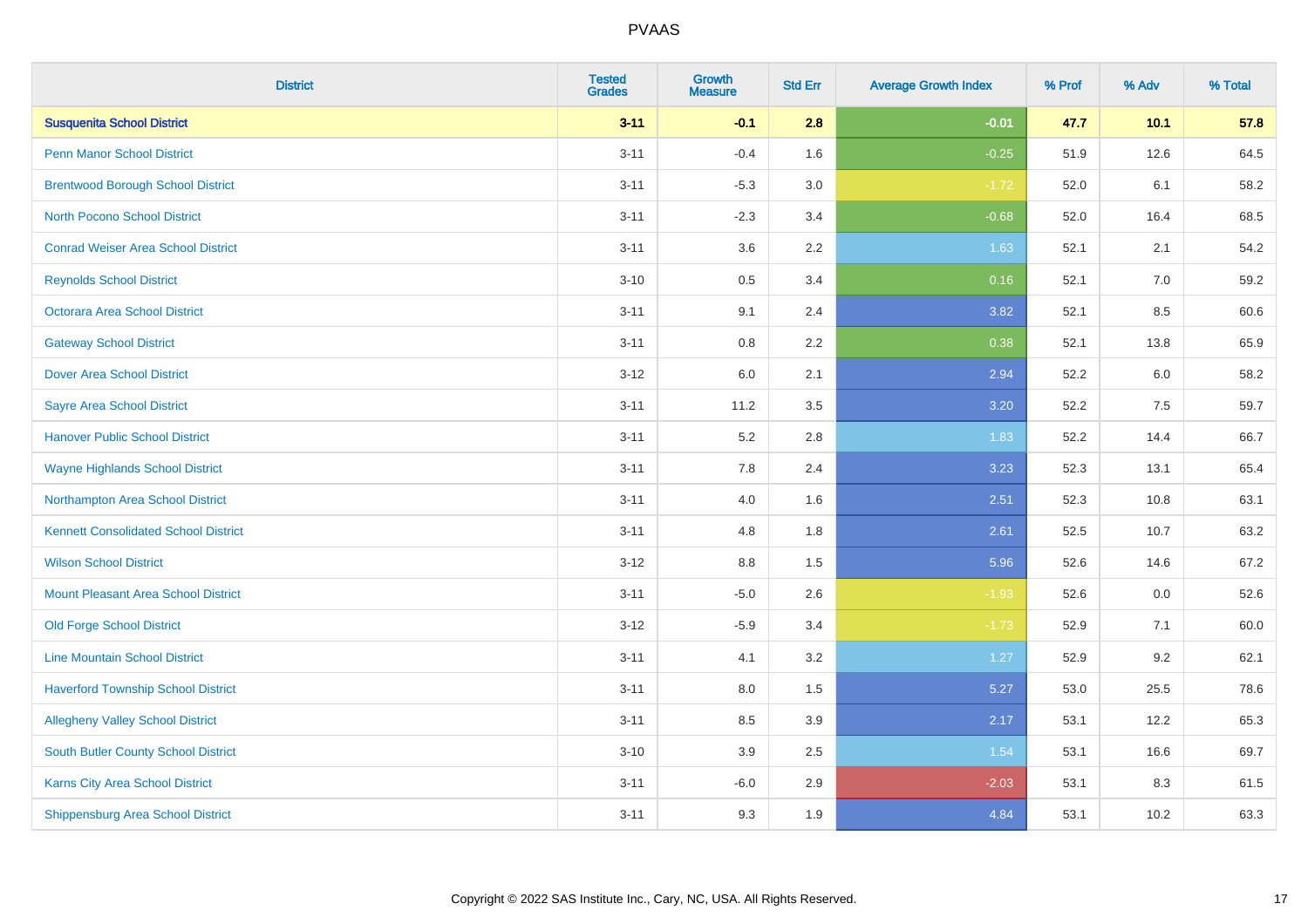| <b>District</b>                          | <b>Tested</b><br><b>Grades</b> | <b>Growth</b><br><b>Measure</b> | <b>Std Err</b> | <b>Average Growth Index</b> | % Prof | % Adv  | % Total |
|------------------------------------------|--------------------------------|---------------------------------|----------------|-----------------------------|--------|--------|---------|
| <b>Susquenita School District</b>        | $3 - 11$                       | $-0.1$                          | 2.8            | $-0.01$                     | 47.7   | $10.1$ | 57.8    |
| <b>Manheim Township School District</b>  | $3 - 12$                       | $-0.9$                          | 1.6            | $-0.58$                     | 53.2   | 15.5   | 68.7    |
| <b>Manheim Central School District</b>   | $3 - 11$                       | 2.1                             | 2.1            | 1.01                        | 53.2   | 11.6   | 64.8    |
| <b>Keystone Oaks School District</b>     | $3 - 11$                       | 5.5                             | 2.6            | 2.07                        | 53.2   | 12.1   | 65.4    |
| <b>Central Dauphin School District</b>   | $3 - 11$                       | 4.4                             | 1.3            | 3.32                        | 53.3   | 7.4    | 60.7    |
| Northwestern Lehigh School District      | $3 - 11$                       | 2.2                             | 2.3            | 0.93                        | 53.3   | 9.7    | 63.0    |
| Allegheny-Clarion Valley School District | $3 - 10$                       | 7.8                             | 4.7            | 1.65                        | 53.3   | 3.3    | 56.7    |
| <b>Northgate School District</b>         | $3 - 11$                       | 6.3                             | 3.6            | 1.73                        | 53.3   | 16.7   | 70.0    |
| <b>Greenville Area School District</b>   | $3 - 11$                       | 0.7                             | 2.9            | 0.26                        | 53.4   | 6.9    | 60.3    |
| <b>York Suburban School District</b>     | $3 - 11$                       | 10.1                            | 2.1            | 4.91                        | 53.5   | 27.8   | 81.3    |
| <b>Hempfield Area School District</b>    | $3-12$                         | 4.6                             | 1.6            | 2.86                        | 53.5   | 20.1   | 73.6    |
| <b>South Park School District</b>        | $3 - 11$                       | $-11.3$                         | 2.7            | $-4.23$                     | 53.5   | 13.7   | 67.3    |
| <b>Fleetwood Area School District</b>    | $3 - 10$                       | 12.2                            | 2.2            | 5.68                        | 53.5   | 11.6   | 65.2    |
| <b>Camp Hill School District</b>         | $3 - 12$                       | 2.3                             | 3.0            | 0.78                        | 53.6   | 17.5   | 71.1    |
| <b>Valley View School District</b>       | $3 - 11$                       | 18.1                            | 2.4            | 7.42                        | 53.7   | 14.7   | 68.4    |
| <b>Central Columbia School District</b>  | $3 - 12$                       | $-4.8$                          | 2.6            | $-1.86$                     | 53.7   | 14.8   | 68.5    |
| <b>Perkiomen Valley School District</b>  | $3 - 11$                       | $-3.5$                          | 1.6            | $-2.18$                     | 53.8   | 13.4   | 67.2    |
| <b>Palisades School District</b>         | $3 - 11$                       | $-8.7$                          | 2.8            | $-3.06$                     | 53.8   | 6.7    | 60.5    |
| Conemaugh Township Area School District  | $3 - 12$                       | $-3.7$                          | 3.4            | $-1.09$                     | 53.8   | 17.6   | 71.4    |
| <b>Wyoming Area School District</b>      | $3 - 10$                       | $-1.3$                          | 2.6            | $-0.50$                     | 53.8   | 10.8   | 64.6    |
| <b>West York Area School District</b>    | $3 - 12$                       | 3.2                             | 2.3            | 1.38                        | 53.8   | 4.4    | 58.2    |
| <b>Girard School District</b>            | $3 - 11$                       | $-0.6$                          | 2.7            | $-0.22$                     | 53.9   | 15.6   | 69.6    |
| <b>Hampton Township School District</b>  | $3 - 11$                       | 5.1                             | 2.2            | 2.35                        | 54.0   | 28.2   | 82.2    |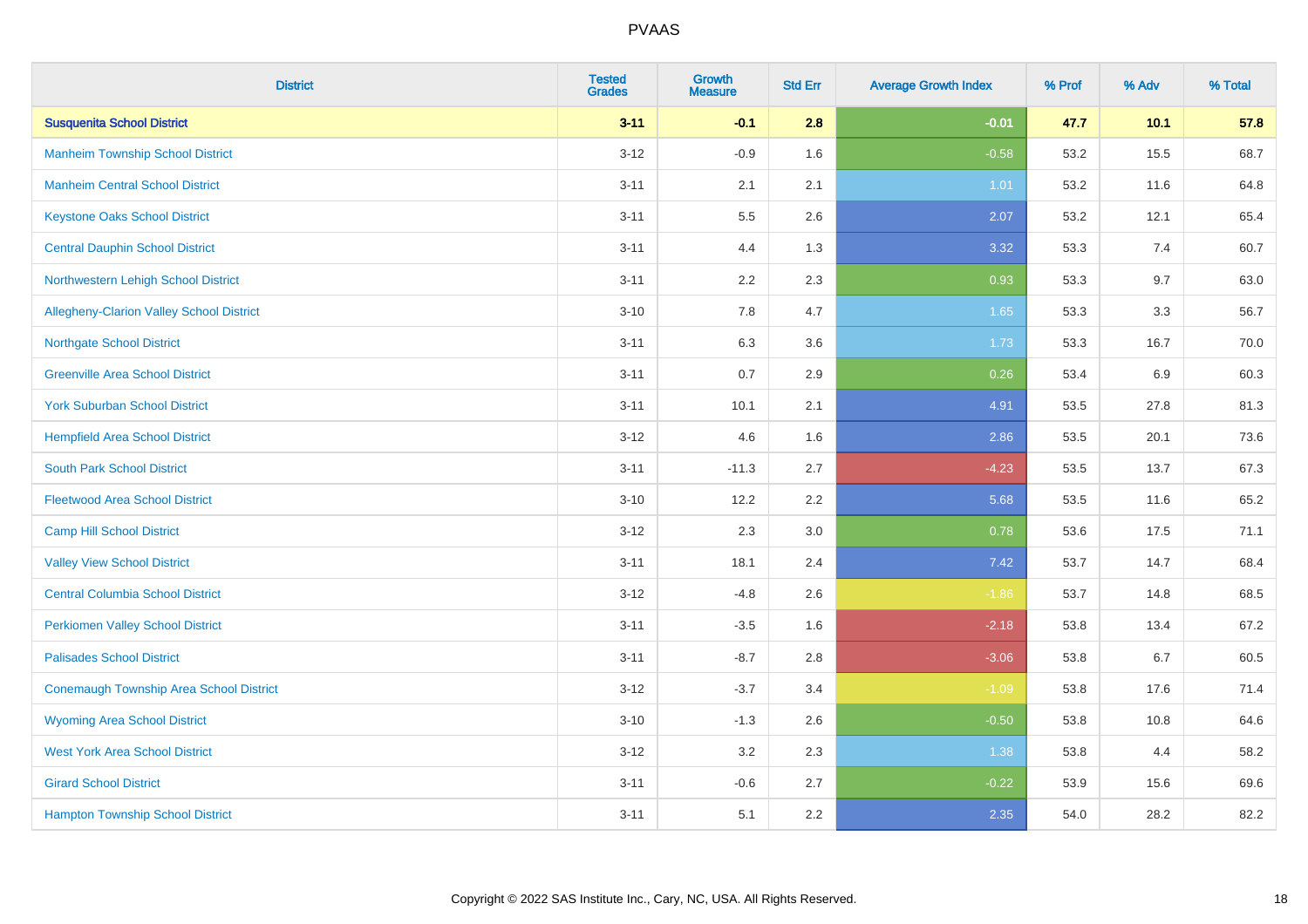| <b>District</b>                             | <b>Tested</b><br><b>Grades</b> | <b>Growth</b><br><b>Measure</b> | <b>Std Err</b> | <b>Average Growth Index</b> | % Prof | % Adv   | % Total |
|---------------------------------------------|--------------------------------|---------------------------------|----------------|-----------------------------|--------|---------|---------|
| <b>Susquenita School District</b>           | $3 - 11$                       | $-0.1$                          | 2.8            | $-0.01$                     | 47.7   | 10.1    | 57.8    |
| Northern Tioga School District              | $3 - 12$                       | $-7.5$                          | 2.8            | $-2.64$                     | 54.0   | $1.2\,$ | 55.2    |
| <b>Carlisle Area School District</b>        | $3 - 11$                       | $-5.3$                          | 1.9            | $-2.81$                     | 54.0   | 6.3     | 60.3    |
| Johnsonburg Area School District            | $3 - 11$                       | $-14.1$                         | 3.9            | $-3.62$                     | 54.0   | 4.6     | 58.6    |
| <b>Ellwood City Area School District</b>    | $3 - 11$                       | $-4.2$                          | 3.2            | $-1.29$                     | 54.1   | 14.1    | 68.2    |
| <b>Central Greene School District</b>       | $3 - 11$                       | $-1.6$                          | 2.8            | $-0.55$                     | 54.2   | 2.8     | 57.0    |
| <b>West Shore School District</b>           | $3 - 12$                       | 5.0                             | 1.4            | 3.59                        | 54.2   | 9.4     | 63.6    |
| <b>Loyalsock Township School District</b>   | $3 - 12$                       | 4.2                             | 2.8            | 1.47                        | 54.3   | 2.1     | 56.4    |
| <b>Albert Gallatin Area School District</b> | $3 - 11$                       | $-0.8$                          | 2.4            | $-0.32$                     | 54.5   | 10.0    | 64.6    |
| <b>Wyalusing Area School District</b>       | $3 - 12$                       | 8.8                             | 3.3            | 2.68                        | 54.6   | 11.7    | 66.2    |
| <b>Jenkintown School District</b>           | $3 - 11$                       | 12.5                            | 4.4            | 2.84                        | 54.6   | 29.6    | 84.1    |
| <b>Ephrata Area School District</b>         | $3 - 11$                       | 5.6                             | 1.8            | 3.12                        | 54.7   | 9.5     | 64.2    |
| <b>Chartiers Valley School District</b>     | $3 - 11$                       | $-1.7$                          | 2.0            | $-0.81$                     | 54.7   | 8.4     | 63.1    |
| <b>Derry Township School District</b>       | $3 - 10$                       | 12.8                            | 2.0            | 6.39                        | 54.8   | 25.8    | 80.6    |
| <b>Rose Tree Media School District</b>      | $3 - 10$                       | $-25.6$                         | 2.4            | $-10.76$                    | 54.8   | 6.4     | 61.2    |
| <b>South Eastern School District</b>        | $3 - 11$                       | 0.9                             | 2.4            | 0.39                        | 54.8   | $6.6\,$ | 61.4    |
| <b>Dallas School District</b>               | $3 - 11$                       | $-2.5$                          | 2.2            | $-1.12$                     | 54.9   | 7.6     | 62.4    |
| Southern Columbia Area School District      | $3 - 11$                       | $-14.6$                         | 3.0            | $-4.92$                     | 55.0   | 4.0     | 59.0    |
| <b>Punxsutawney Area School District</b>    | $3 - 11$                       | 4.2                             | 2.9            | 1.45                        | 55.0   | 5.5     | 60.6    |
| <b>Bellwood-Antis School District</b>       | $3 - 10$                       | $-1.2$                          | 3.2            | $-0.39$                     | 55.1   | 10.1    | 65.2    |
| <b>Southern York County School District</b> | $3 - 11$                       | 14.2                            | 2.1            | 6.91                        | 55.1   | 18.1    | 73.1    |
| Lampeter-Strasburg School District          | $3 - 12$                       | $-8.6$                          | 2.0            | $-4.33$                     | 55.1   | 9.8     | 64.8    |
| <b>Schuylkill Valley School District</b>    | $3 - 11$                       | 1.4                             | 2.5            | 0.56                        | 55.1   | 10.2    | 65.3    |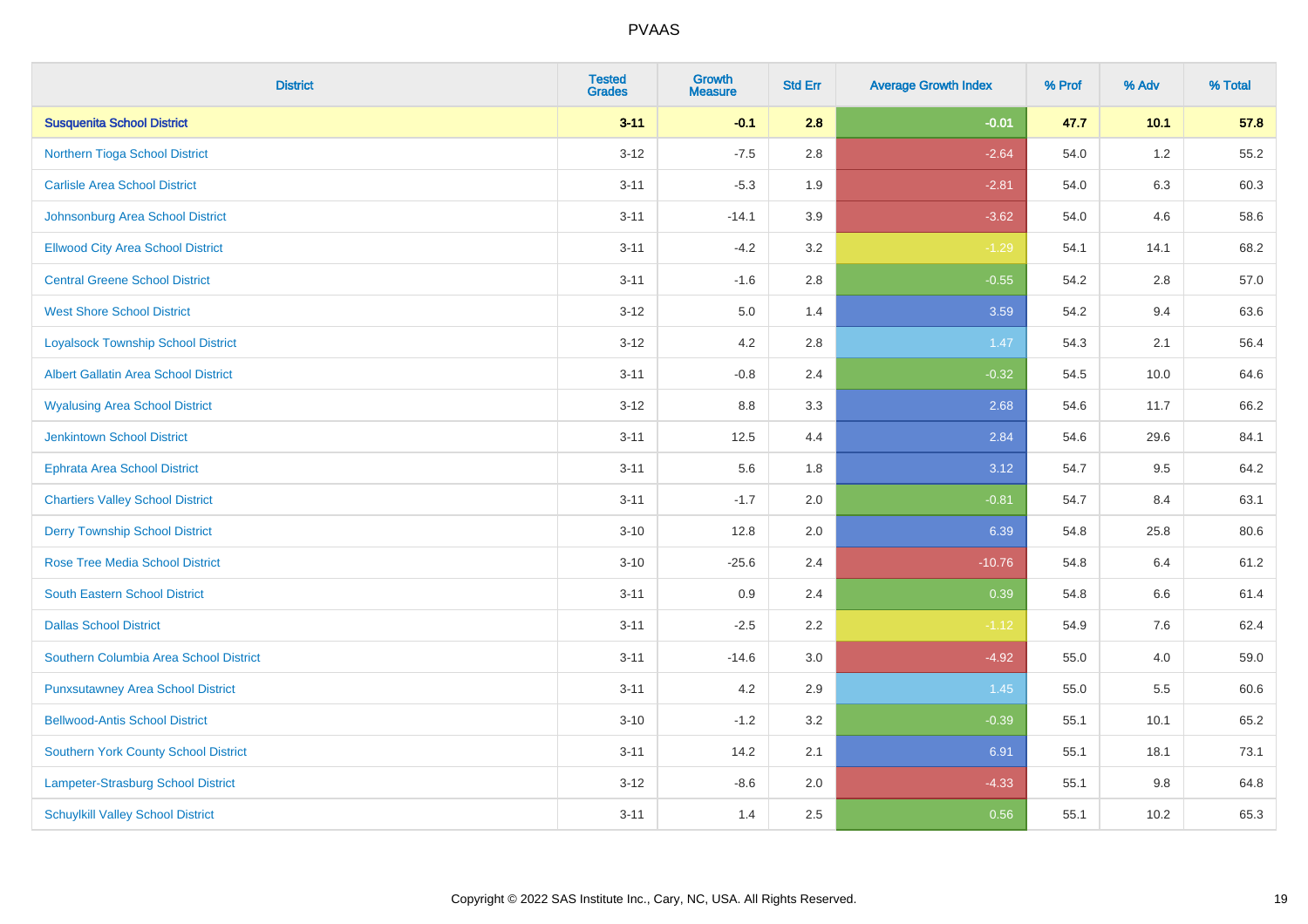| <b>District</b>                             | <b>Tested</b><br><b>Grades</b> | <b>Growth</b><br><b>Measure</b> | <b>Std Err</b> | <b>Average Growth Index</b> | % Prof | % Adv | % Total |
|---------------------------------------------|--------------------------------|---------------------------------|----------------|-----------------------------|--------|-------|---------|
| <b>Susquenita School District</b>           | $3 - 11$                       | $-0.1$                          | 2.8            | $-0.01$                     | 47.7   | 10.1  | 57.8    |
| <b>Wilmington Area School District</b>      | $3 - 11$                       | 7.5                             | 3.0            | 2.48                        | 55.1   | 5.1   | 60.2    |
| <b>Spring Grove Area School District</b>    | $3 - 11$                       | 5.6                             | 2.1            | 2.68                        | 55.1   | 15.0  | 70.1    |
| <b>Quaker Valley School District</b>        | $3 - 11$                       | $-2.8$                          | 2.6            | $-1.08$                     | 55.2   | 13.2  | 68.4    |
| <b>Fort Cherry School District</b>          | $3 - 10$                       | $-5.9$                          | 3.8            | $-1.56$                     | 55.2   | 5.2   | 60.3    |
| <b>York Academy Regional Charter School</b> | $3 - 11$                       | 9.0                             | 5.0            | 1.79                        | 55.2   | 0.0   | 55.2    |
| <b>Littlestown Area School District</b>     | $3 - 11$                       | 11.4                            | 2.5            | 4.62                        | 55.2   | 10.4  | 65.6    |
| <b>Boyertown Area School District</b>       | $3 - 11$                       | $-4.7$                          | 1.5            | $-3.17$                     | 55.2   | 11.3  | 66.5    |
| <b>Brookville Area School District</b>      | $3 - 11$                       | 6.9                             | 3.0            | 2.30                        | 55.2   | 15.6  | 70.8    |
| <b>Sharpsville Area School District</b>     | $3 - 11$                       | $-1.4$                          | 3.5            | $-0.40$                     | 55.2   | 13.4  | 68.7    |
| <b>Delaware Valley School District</b>      | $3 - 11$                       | 12.6                            | 1.8            | 6.93                        | 55.2   | 16.2  | 71.4    |
| <b>Upper Adams School District</b>          | $3 - 11$                       | 1.3                             | 2.9            | 0.47                        | 55.2   | 8.6   | 63.8    |
| Lake-Lehman School District                 | $3 - 11$                       | 10.8                            | 2.7            | 3.93                        | 55.3   | 7.9   | 63.2    |
| <b>Kutztown Area School District</b>        | $3 - 12$                       | $-0.2$                          | 3.2            | $-0.05$                     | 55.4   | 13.3  | 68.7    |
| <b>Windber Area School District</b>         | $3 - 11$                       | $-7.2$                          | 3.2            | $-2.24$                     | 55.4   | 7.2   | 62.6    |
| Pennsylvania Leadership Charter School      | $3 - 11$                       | 4.6                             | 2.2            | 2.13                        | 55.4   | 11.2  | 66.7    |
| <b>Greater Latrobe School District</b>      | $3 - 11$                       | 0.6                             | 1.9            | 0.31                        | 55.5   | 14.1  | 69.5    |
| <b>Central York School District</b>         | $3 - 12$                       | 12.3                            | 1.7            | 7.20                        | 55.5   | 11.5  | 67.0    |
| <b>Millcreek Township School District</b>   | $3 - 11$                       | 3.1                             | 1.5            | 2.06                        | 55.6   | 14.2  | 69.7    |
| <b>Belle Vernon Area School District</b>    | $3 - 11$                       | 6.5                             | 2.6            | 2.44                        | 55.6   | 11.1  | 66.7    |
| <b>Lower Merion School District</b>         | $3 - 11$                       | 19.0                            | 1.3            | 14.93                       | 55.6   | 29.9  | 85.5    |
| West Jefferson Hills School District        | $3 - 11$                       | 1.8                             | 2.1            | 0.88                        | 55.7   | 20.8  | 76.4    |
| <b>Wyomissing Area School District</b>      | $3 - 12$                       | $0.8\,$                         | 2.6            | 0.33                        | 55.7   | 17.6  | 73.3    |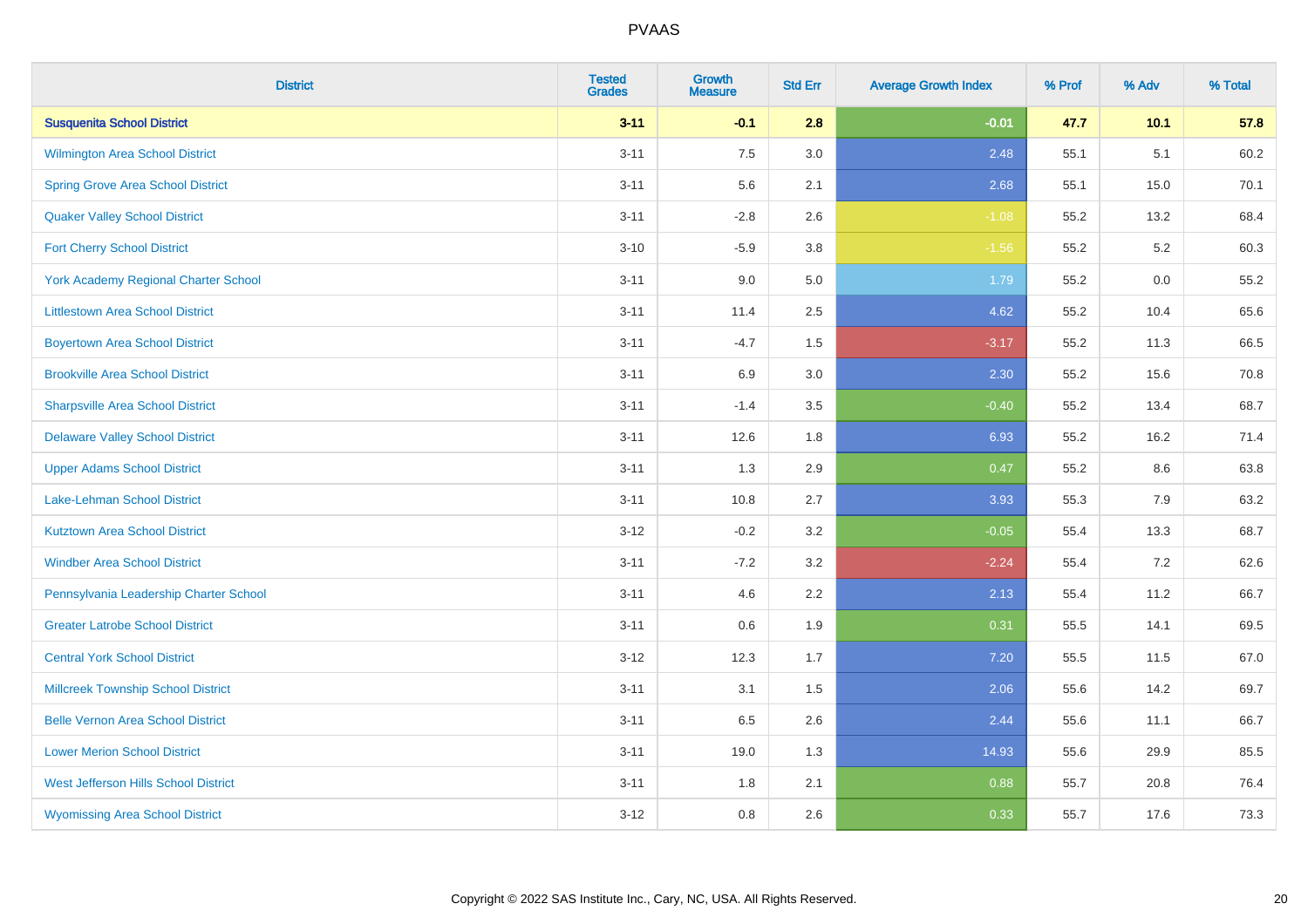| <b>District</b>                              | <b>Tested</b><br><b>Grades</b> | <b>Growth</b><br><b>Measure</b> | <b>Std Err</b> | <b>Average Growth Index</b> | % Prof | % Adv | % Total |
|----------------------------------------------|--------------------------------|---------------------------------|----------------|-----------------------------|--------|-------|---------|
| <b>Susquenita School District</b>            | $3 - 11$                       | $-0.1$                          | 2.8            | $-0.01$                     | 47.7   | 10.1  | 57.8    |
| <b>Charleroi School District</b>             | $3 - 11$                       | $-2.6$                          | 3.0            | $-0.86$                     | 55.7   | 7.4   | 63.1    |
| <b>Coudersport Area School District</b>      | $3 - 11$                       | 7.7                             | 3.7            | 2.06                        | 55.7   | 8.2   | 63.9    |
| <b>East Penn School District</b>             | $3 - 11$                       | 4.1                             | 1.3            | 3.27                        | 55.8   | 11.5  | 67.3    |
| <b>North Penn School District</b>            | $3 - 11$                       | 9.1                             | 1.1            | 8.36                        | 55.8   | 17.0  | 72.8    |
| <b>Blackhawk School District</b>             | $3 - 11$                       | 4.7                             | 2.3            | 2.01                        | 55.8   | 8.8   | 64.6    |
| <b>Bloomsburg Area School District</b>       | $3 - 10$                       | 0.7                             | 3.0            | 0.23                        | 55.9   | 11.8  | 67.6    |
| <b>Dallastown Area School District</b>       | $3 - 11$                       | 13.5                            | 1.5            | 8.84                        | 56.0   | 17.9  | 73.8    |
| <b>Mercer Area School District</b>           | $3 - 11$                       | $-0.2$                          | 3.3            | $-0.06$                     | 56.0   | 8.0   | 64.0    |
| <b>Abington School District</b>              | $3 - 10$                       | $-11.5$                         | 1.9            | $-6.00$                     | 56.2   | 11.6  | 67.8    |
| <b>Slippery Rock Area School District</b>    | $3 - 11$                       | $-6.3$                          | 2.5            | $-2.51$                     | 56.2   | 9.5   | 65.7    |
| <b>Otto-Eldred School District</b>           | $3 - 11$                       | $-0.7$                          | 4.2            | $-0.15$                     | 56.2   | 6.2   | 62.5    |
| <b>Central Cambria School District</b>       | $3 - 11$                       | $3.0\,$                         | 2.5            | 1.17                        | 56.2   | 9.7   | 66.0    |
| <b>Avon Grove School District</b>            | $3 - 10$                       | 10.0                            | 1.6            | 6.26                        | 56.3   | 18.6  | 74.9    |
| <b>Eastern York School District</b>          | $3 - 11$                       | 9.6                             | 2.6            | 3.71                        | 56.3   | 12.6  | 68.9    |
| Palmyra Area School District                 | $3 - 11$                       | 5.6                             | 1.9            | 2.96                        | 56.4   | 15.6  | 72.0    |
| <b>Bermudian Springs School District</b>     | $3 - 11$                       | $-5.5$                          | 2.9            | $-1.94$                     | 56.4   | 6.8   | 63.2    |
| Pennsylvania Virtual Charter School          | $3 - 11$                       | 11.8                            | 3.5            | 3.37                        | 56.5   | 11.1  | 67.6    |
| <b>Quakertown Community School District</b>  | $3 - 12$                       | $-4.4$                          | 1.6            | $-2.70$                     | 56.5   | 10.0  | 66.6    |
| <b>Western Beaver County School District</b> | $3 - 11$                       | $-7.8$                          | 4.2            | $-1.87$                     | 56.5   | 6.5   | 63.0    |
| Fox Chapel Area School District              | $3 - 11$                       | 9.8                             | 1.8            | 5.36                        | 56.6   | 28.6  | 85.2    |
| <b>Carbondale Area School District</b>       | $3 - 10$                       | 7.4                             | 3.3            | 2.25                        | 56.6   | 2.6   | 59.2    |
| <b>West Perry School District</b>            | $3 - 11$                       | 12.5                            | 2.5            | 4.99                        | 56.6   | 8.4   | 65.0    |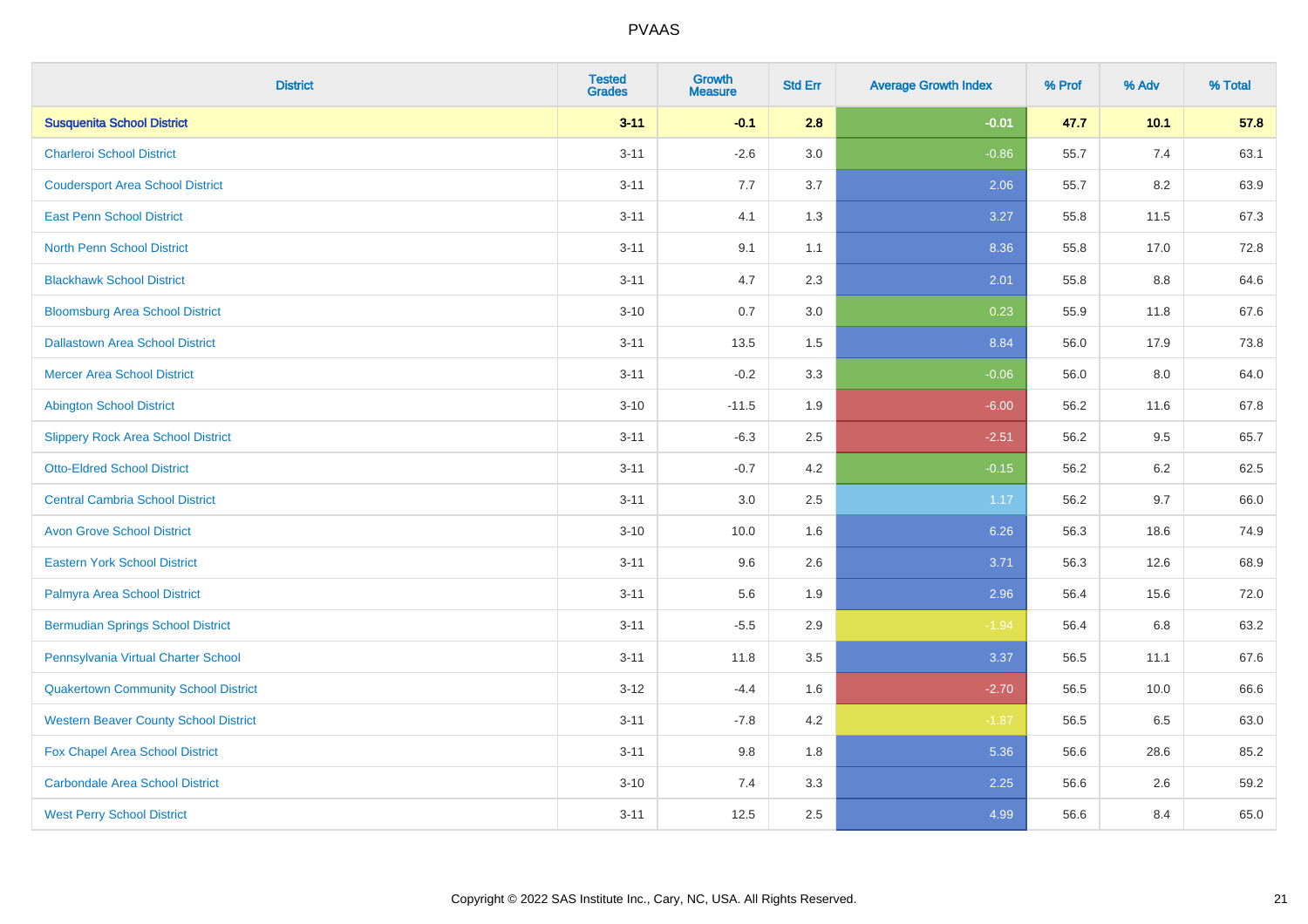| <b>District</b>                               | <b>Tested</b><br><b>Grades</b> | <b>Growth</b><br><b>Measure</b> | <b>Std Err</b> | <b>Average Growth Index</b> | % Prof | % Adv   | % Total |
|-----------------------------------------------|--------------------------------|---------------------------------|----------------|-----------------------------|--------|---------|---------|
| <b>Susquenita School District</b>             | $3 - 11$                       | $-0.1$                          | 2.8            | $-0.01$                     | 47.7   | $10.1$  | 57.8    |
| 21st Century Cyber Charter School             | $6 - 12$                       | 5.7                             | 2.3            | 2.50                        | 56.7   | $8.3\,$ | 65.0    |
| <b>Southmoreland School District</b>          | $3 - 11$                       | $-8.3$                          | 3.6            | $-2.32$                     | 56.8   | 7.2     | 64.0    |
| Selinsgrove Area School District              | $3-12$                         | 8.3                             | 2.3            | 3.54                        | 56.8   | 10.0    | 66.8    |
| <b>Clarion-Limestone Area School District</b> | $3 - 12$                       | $-2.5$                          | 4.1            | $-0.60$                     | 56.8   | 6.8     | 63.6    |
| <b>Central Valley School District</b>         | $3 - 10$                       | 4.8                             | 2.4            | 1.98                        | 56.9   | 9.0     | 65.9    |
| Owen J Roberts School District                | $3 - 11$                       | $-12.3$                         | 1.6            | $-7.61$                     | 57.0   | 11.9    | 69.0    |
| <b>Lewisburg Area School District</b>         | $3 - 11$                       | $-2.7$                          | 2.6            | $-1.03$                     | 57.0   | 18.5    | 75.6    |
| Saint Marys Area School District              | $3 - 11$                       | 7.8                             | 2.6            | 3.04                        | 57.0   | 8.2     | 65.2    |
| <b>Hollidaysburg Area School District</b>     | $3 - 11$                       | 6.0                             | 2.1            | 2.88                        | 57.1   | 12.3    | 69.4    |
| Mechanicsburg Area School District            | $3 - 11$                       | 5.9                             | 1.8            | 3.29                        | 57.2   | 13.7    | 70.9    |
| <b>Seneca Valley School District</b>          | $3 - 11$                       | $-1.4$                          | 1.4            | $-0.99$                     | 57.2   | 11.4    | 68.6    |
| <b>Fairview School District</b>               | $3 - 11$                       | 3.4                             | 2.6            | 1.32                        | 57.2   | 17.6    | 74.8    |
| <b>Pleasant Valley School District</b>        | $3 - 11$                       | 3.1                             | 2.0            | 1.57                        | 57.2   | 5.5     | 62.8    |
| <b>Danville Area School District</b>          | $3 - 11$                       | 0.4                             | 2.6            | 0.15                        | 57.4   | 18.4    | 75.7    |
| Northern York County School District          | $3 - 11$                       | 15.6                            | 2.0            | 7.98                        | 57.4   | 11.5    | 68.8    |
| <b>Kiski Area School District</b>             | $3 - 11$                       | $-3.7$                          | 2.0            | $-1.86$                     | 57.4   | 10.4    | 67.8    |
| <b>Crestwood School District</b>              | $3 - 11$                       | $-0.4$                          | 2.4            | $-0.17$                     | 57.4   | 17.0    | 74.4    |
| <b>Beaver Area School District</b>            | $3 - 10$                       | 4.7                             | 2.4            | 1.94                        | 57.4   | 16.8    | 74.2    |
| <b>Palmerton Area School District</b>         | $3 - 11$                       | $-1.2$                          | $3.0\,$        | $-0.39$                     | 57.4   | 5.0     | 62.4    |
| <b>Hermitage School District</b>              | $3 - 12$                       | 3.8                             | 2.4            | 1.60                        | 57.5   | 9.3     | 66.8    |
| <b>Freeport Area School District</b>          | $3 - 10$                       | 9.7                             | 2.5            | 3.91                        | 57.5   | 17.8    | 75.3    |
| <b>Marple Newtown School District</b>         | $3 - 11$                       | 2.0                             | 2.4            | 0.81                        | 57.6   | 12.8    | 70.4    |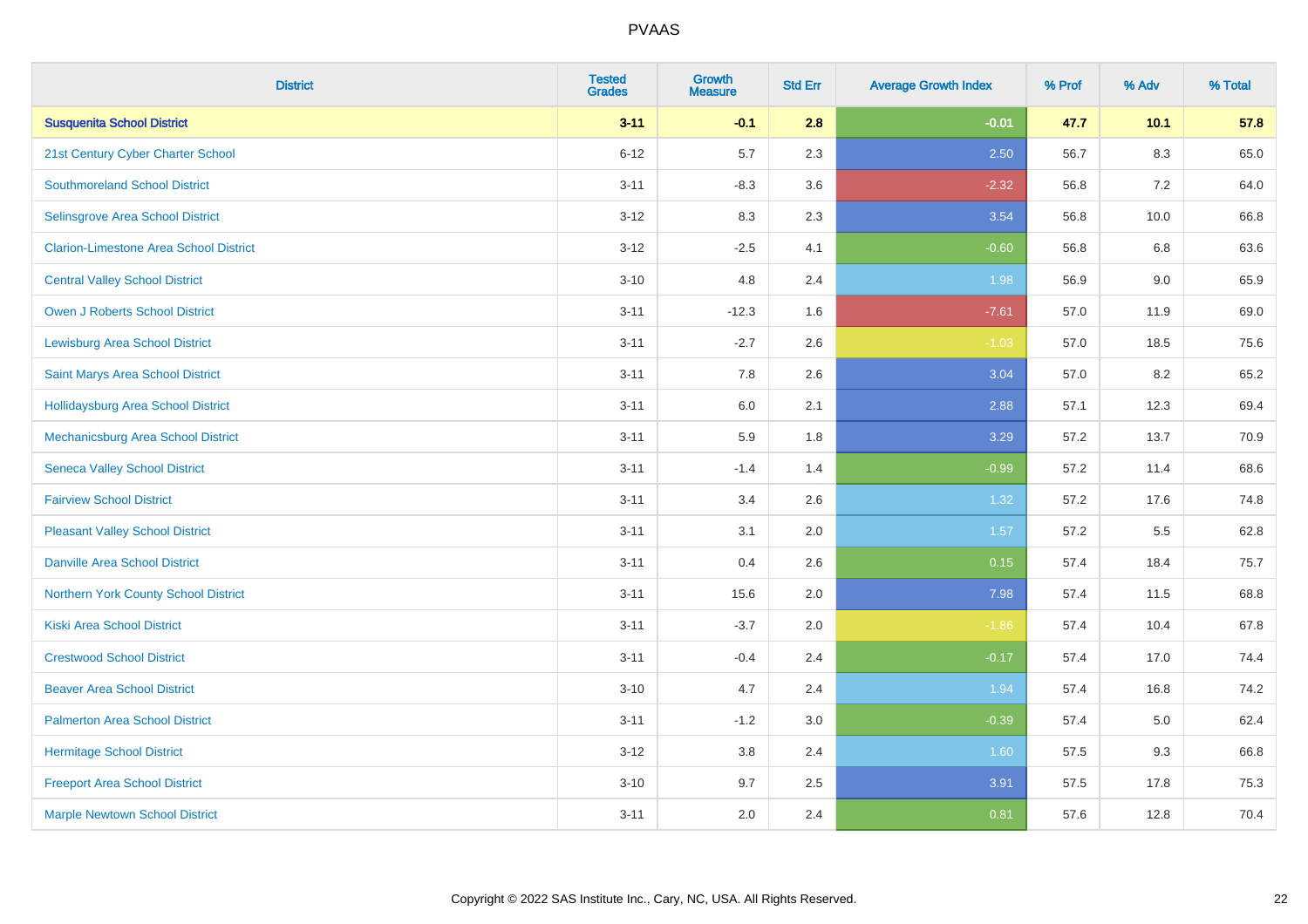| <b>District</b>                                | <b>Tested</b><br><b>Grades</b> | <b>Growth</b><br><b>Measure</b> | <b>Std Err</b> | <b>Average Growth Index</b> | % Prof | % Adv  | % Total |
|------------------------------------------------|--------------------------------|---------------------------------|----------------|-----------------------------|--------|--------|---------|
| <b>Susquenita School District</b>              | $3 - 11$                       | $-0.1$                          | 2.8            | $-0.01$                     | 47.7   | $10.1$ | 57.8    |
| Southeastern Greene School District            | $3 - 10$                       | 3.3                             | 4.6            | 0.72                        | 57.6   | 6.1    | 63.6    |
| <b>Mcguffey School District</b>                | $3 - 11$                       | 2.1                             | 2.6            | 0.81                        | 57.7   | 3.1    | 60.8    |
| <b>Upper Perkiomen School District</b>         | $3 - 11$                       | 22.1                            | 2.1            | 10.74                       | 57.7   | 13.2   | 70.9    |
| <b>Mountain View School District</b>           | $3 - 11$                       | 20.9                            | 3.5            | 5.91                        | 57.8   | 20.3   | 78.1    |
| <b>Fairfield Area School District</b>          | $3 - 11$                       | $-5.6$                          | 3.4            | $-1.66$                     | 57.9   | 4.0    | 61.8    |
| <b>Riverview School District</b>               | $3 - 11$                       | $-4.6$                          | 3.8            | $-1.20$                     | 57.9   | 15.8   | 73.7    |
| <b>Upper Moreland Township School District</b> | $3 - 11$                       | $-5.0$                          | 2.2            | $-2.31$                     | 57.9   | 4.0    | 61.9    |
| <b>Mars Area School District</b>               | $3 - 10$                       | 5.7                             | 2.1            | 2.75                        | 57.9   | 18.2   | 76.1    |
| <b>Midd-West School District</b>               | $3 - 11$                       | 10.3                            | 2.7            | 3.80                        | 58.0   | 13.4   | 71.4    |
| <b>State College Area School District</b>      | $3 - 11$                       | 20.5                            | 1.4            | 14.33                       | 58.0   | 25.9   | 84.0    |
| <b>Parkland School District</b>                | $3 - 11$                       | 5.3                             | 1.2            | 4.30                        | 58.0   | 22.3   | 80.4    |
| <b>Hempfield School District</b>               | $3 - 11$                       | 0.1                             | 1.4            | 0.08                        | 58.2   | 9.9    | 68.2    |
| <b>Abington Heights School District</b>        | $3 - 11$                       | 13.5                            | 2.2            | 6.27                        | 58.3   | 16.2   | 74.5    |
| <b>Wissahickon School District</b>             | $3 - 10$                       | 12.5                            | 1.8            | 6.85                        | 58.3   | 22.4   | 80.7    |
| <b>Commodore Perry School District</b>         | $3 - 11$                       | 3.2                             | 5.5            | 0.58                        | 58.3   | 0.0    | 58.3    |
| <b>Hopewell Area School District</b>           | $3 - 11$                       | 2.6                             | 2.7            | 0.97                        | 58.4   | 4.0    | 62.4    |
| <b>Norwin School District</b>                  | $3 - 11$                       | 18.0                            | 1.7            | 10.37                       | 58.5   | 27.0   | 85.4    |
| <b>Burrell School District</b>                 | $3 - 11$                       | 4.5                             | 3.1            | 1.48                        | 58.5   | 13.8   | 72.3    |
| <b>Baldwin-Whitehall School District</b>       | $3 - 11$                       | 1.8                             | 1.9            | 0.94                        | 58.6   | 8.6    | 67.1    |
| <b>Moon Area School District</b>               | $3 - 11$                       | 8.2                             | 1.9            | 4.25                        | 58.7   | 18.5   | 77.2    |
| <b>Neshaminy School District</b>               | $3 - 11$                       | 4.0                             | 1.3            | 3.02                        | 58.7   | 9.5    | 68.2    |
| <b>Canon-Mcmillan School District</b>          | $3 - 11$                       | $-0.8$                          | 1.6            | $-0.50$                     | 58.7   | 15.9   | 74.6    |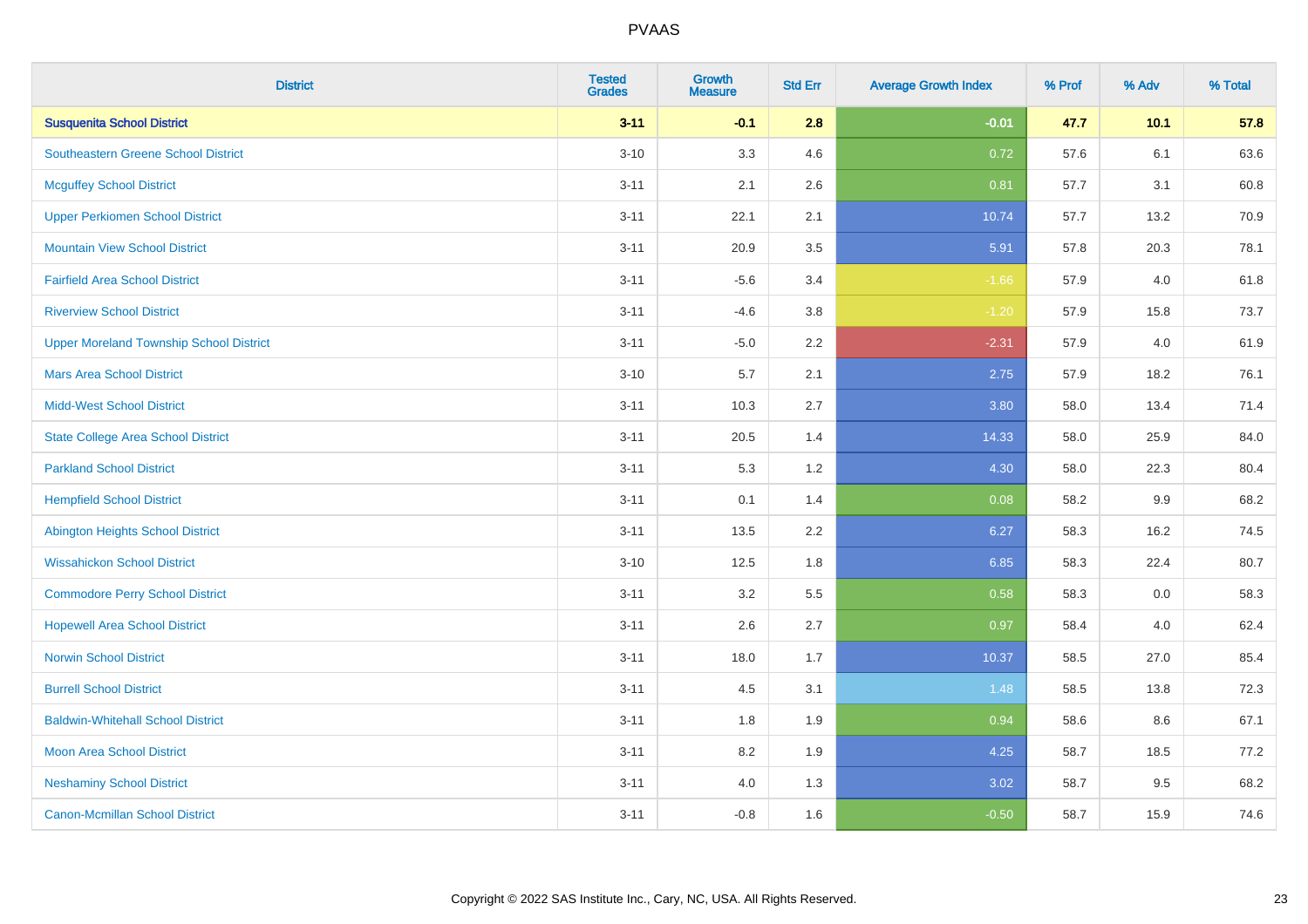| <b>District</b>                                    | <b>Tested</b><br><b>Grades</b> | <b>Growth</b><br><b>Measure</b> | <b>Std Err</b> | <b>Average Growth Index</b> | % Prof | % Adv | % Total |
|----------------------------------------------------|--------------------------------|---------------------------------|----------------|-----------------------------|--------|-------|---------|
| <b>Susquenita School District</b>                  | $3 - 11$                       | $-0.1$                          | 2.8            | $-0.01$                     | 47.7   | 10.1  | 57.8    |
| <b>Avon Grove Charter School</b>                   | $3 - 11$                       | 9.0                             | 2.9            | 3.13                        | 58.8   | 16.7  | 75.5    |
| <b>North Hills School District</b>                 | $3 - 11$                       | $-1.8$                          | 1.8            | $-0.96$                     | 59.1   | 14.1  | 73.2    |
| <b>School Lane Charter School</b>                  | $3 - 11$                       | 12.4                            | 3.6            | 3.43                        | 59.1   | 9.8   | 68.9    |
| <b>Ligonier Valley School District</b>             | $3 - 11$                       | 4.2                             | 3.1            | 1.34                        | 59.1   | 10.3  | 69.5    |
| <b>Nazareth Area School District</b>               | $3 - 11$                       | $-4.7$                          | 1.7            | $-2.82$                     | 59.2   | 9.9   | 69.0    |
| <b>Westinghouse Arts Academy Charter School</b>    | $9 - 10$                       | $-0.7$                          | 3.6            | $-0.19$                     | 59.2   | 8.4   | 67.6    |
| <b>Upper Merion Area School District</b>           | $3 - 11$                       | 15.3                            | 2.0            | 7.62                        | 59.3   | 19.3  | 78.6    |
| Capital Area School for the Arts Charter School    | $9 - 11$                       | 5.8                             | 4.1            | 1.39                        | 59.3   | 18.6  | 78.0    |
| <b>North Allegheny School District</b>             | $3 - 11$                       | 17.4                            | 1.3            | 13.52                       | 59.5   | 28.1  | 87.6    |
| <b>Lincoln Park Performing Arts Charter School</b> | $7 - 11$                       | 3.6                             | 2.5            | 1.42                        | 59.6   | 14.7  | 74.3    |
| <b>Chartiers-Houston School District</b>           | $3 - 10$                       | $-8.6$                          | 3.5            | $-2.41$                     | 59.7   | 4.5   | 64.2    |
| <b>Avonworth School District</b>                   | $3 - 10$                       | $-12.6$                         | 3.1            | $-4.01$                     | 59.8   | 4.6   | 64.4    |
| <b>Peters Township School District</b>             | $3 - 11$                       | 5.0                             | 1.8            | 2.76                        | 59.8   | 26.1  | 85.9    |
| <b>Phoenixville Area School District</b>           | $3 - 11$                       | $-1.7$                          | 2.1            | $-0.83$                     | 59.9   | 10.6  | 70.5    |
| <b>Derry Area School District</b>                  | $3 - 11$                       | 13.2                            | 2.8            | 4.69                        | 60.0   | 12.5  | 72.5    |
| Downingtown Area School District                   | $3 - 11$                       | 12.1                            | 1.1            | 10.67                       | 60.0   | 23.5  | 83.6    |
| <b>Pennsbury School District</b>                   | $3 - 11$                       | 11.7                            | 1.5            | 7.90                        | 60.1   | 21.3  | 81.3    |
| <b>South Western School District</b>               | $3 - 12$                       | 3.9                             | 1.9            | 2.08                        | 60.2   | 8.1   | 68.3    |
| <b>Colonial School District</b>                    | $3 - 11$                       | 14.0                            | 1.7            | 8.21                        | 60.2   | 19.6  | 79.8    |
| <b>Conestoga Valley School District</b>            | $3 - 11$                       | 8.7                             | 1.8            | 4.69                        | 60.3   | 13.5  | 73.8    |
| <b>United School District</b>                      | $3 - 11$                       | 2.1                             | 3.4            | 0.63                        | 60.3   | 6.6   | 66.9    |
| <b>Lakeview School District</b>                    | $3 - 11$                       | $-0.9$                          | 3.7            | $-0.24$                     | 60.3   | 3.2   | 63.5    |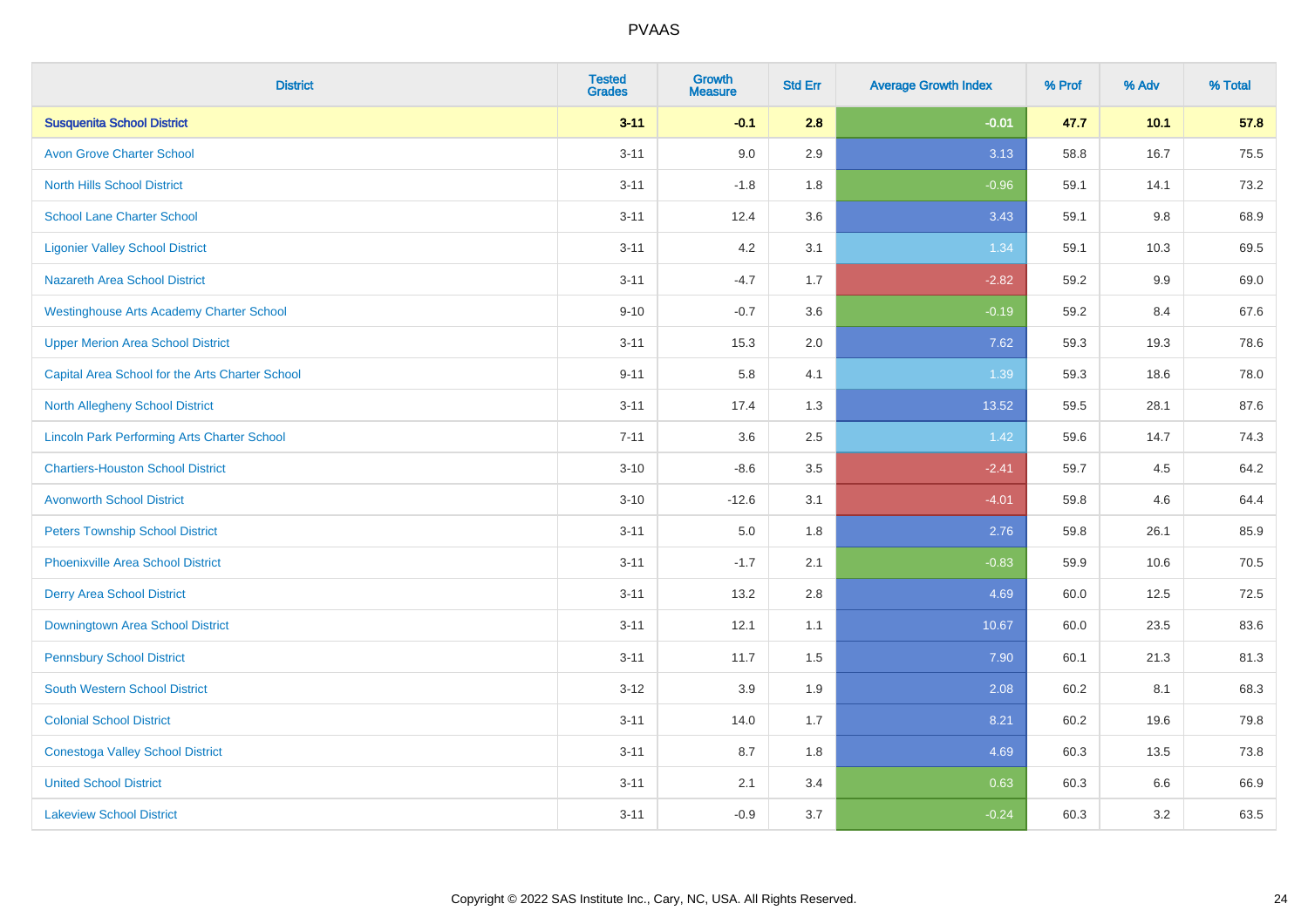| <b>District</b>                          | <b>Tested</b><br><b>Grades</b> | <b>Growth</b><br><b>Measure</b> | <b>Std Err</b> | <b>Average Growth Index</b> | % Prof | % Adv | % Total |
|------------------------------------------|--------------------------------|---------------------------------|----------------|-----------------------------|--------|-------|---------|
| <b>Susquenita School District</b>        | $3 - 11$                       | $-0.1$                          | 2.8            | $-0.01$                     | 47.7   | 10.1  | 57.8    |
| <b>Tyrone Area School District</b>       | $3 - 12$                       | 19.7                            | 2.5            | 7.87                        | 60.4   | 16.7  | 77.1    |
| <b>Everett Area School District</b>      | $3 - 11$                       | 5.0                             | 3.4            | 1.47                        | 60.5   | 1.3   | 61.8    |
| <b>Donegal School District</b>           | $3 - 12$                       | 3.1                             | 2.4            | 1.29                        | 60.6   | 9.1   | 69.7    |
| <b>Pine-Richland School District</b>     | $3 - 11$                       | 11.5                            | 1.8            | 6.31                        | 60.6   | 24.4  | 85.0    |
| <b>Cumberland Valley School District</b> | $3 - 12$                       | 18.5                            | 1.3            | 14.64                       | 60.7   | 23.4  | 84.1    |
| East Pennsboro Area School District      | $3 - 11$                       | $-4.2$                          | 2.5            | $-1.71$                     | 60.8   | 8.5   | 69.3    |
| <b>Upper Dublin School District</b>      | $3 - 12$                       | 15.4                            | 1.8            | 8.53                        | 60.8   | 24.8  | 85.6    |
| <b>Spring-Ford Area School District</b>  | $3 - 11$                       | 6.0                             | 1.3            | 4.46                        | 60.8   | 16.5  | 77.4    |
| <b>Springfield School District</b>       | $3 - 11$                       | 13.8                            | 1.7            | 7.99                        | 60.9   | 21.5  | 82.4    |
| <b>New Brighton Area School District</b> | $3 - 11$                       | 4.6                             | 3.1            | 1.47                        | 60.9   | 5.8   | 66.7    |
| South Fayette Township School District   | $3 - 11$                       | 1.7                             | 2.0            | 0.88                        | 61.0   | 26.5  | 87.6    |
| <b>Montour School District</b>           | $3 - 11$                       | $-1.8$                          | 2.1            | $-0.88$                     | 61.4   | 15.1  | 76.5    |
| <b>Deer Lakes School District</b>        | $3 - 11$                       | 17.0                            | 2.7            | 6.32                        | 61.5   | 16.4  | 77.9    |
| Penn Cambria School District             | $3 - 11$                       | $-0.0$                          | 2.7            | $-0.01$                     | 61.5   | 7.7   | 69.2    |
| <b>Union Area School District</b>        | $3 - 11$                       | 1.9                             | 4.3            | 0.44                        | 61.5   | 0.0   | 61.5    |
| <b>Halifax Area School District</b>      | $3 - 11$                       | 4.7                             | 3.9            | 1.22                        | 61.5   | 9.6   | 71.2    |
| <b>Souderton Area School District</b>    | $3 - 11$                       | 12.4                            | 1.5            | 8.28                        | 61.7   | 15.2  | 76.9    |
| <b>Upper Saint Clair School District</b> | $3 - 11$                       | 18.5                            | 1.7            | 10.65                       | 61.8   | 30.1  | 91.9    |
| Mt Lebanon School District               | $3 - 11$                       | $-1.0$                          | 1.5            | $-0.70$                     | 61.9   | 24.0  | 85.9    |
| <b>Richland School District</b>          | $3 - 11$                       | 6.7                             | 2.9            | 2.33                        | 62.2   | 19.2  | 81.4    |
| <b>General Mclane School District</b>    | $3 - 11$                       | 3.1                             | 2.9            | 1.07                        | 62.3   | 4.9   | 67.2    |
| <b>Penn-Trafford School District</b>     | $3 - 11$                       | 13.4                            | 1.7            | 7.87                        | 62.3   | 21.9  | 84.2    |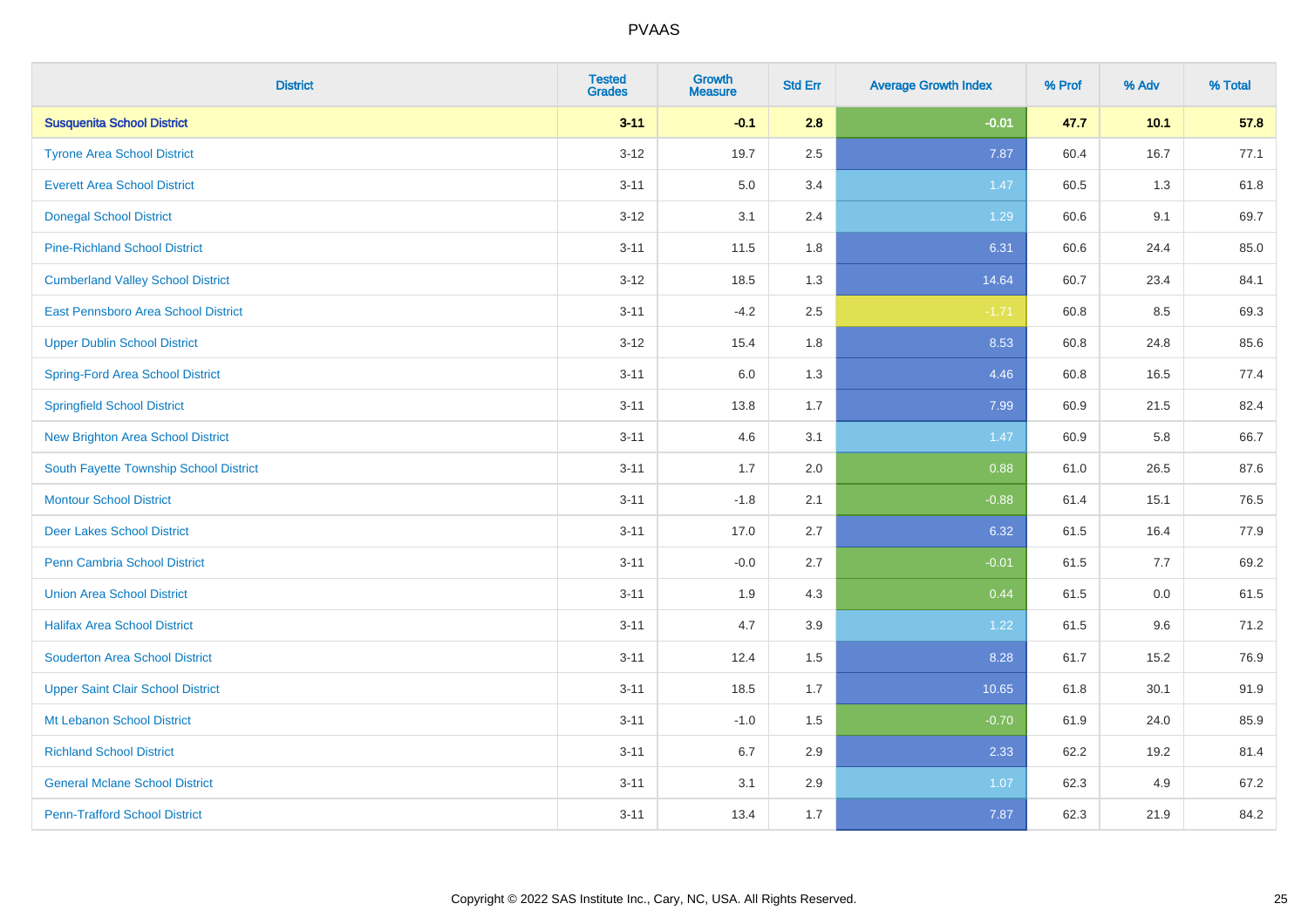| <b>District</b>                                | <b>Tested</b><br><b>Grades</b> | <b>Growth</b><br><b>Measure</b> | <b>Std Err</b> | <b>Average Growth Index</b> | % Prof | % Adv | % Total |
|------------------------------------------------|--------------------------------|---------------------------------|----------------|-----------------------------|--------|-------|---------|
| <b>Susquenita School District</b>              | $3 - 11$                       | $-0.1$                          | 2.8            | $-0.01$                     | 47.7   | 10.1  | 57.8    |
| Lehigh Valley Charter High School For The Arts | $9 - 10$                       | 7.3                             | 2.6            | 2.82                        | 62.3   | 18.2  | 80.5    |
| <b>Neshannock Township School District</b>     | $3 - 10$                       | $-9.7$                          | 2.9            | $-3.34$                     | 62.4   | 5.6   | 67.9    |
| <b>Uniontown Area School District</b>          | $3 - 11$                       | 6.0                             | 3.2            | 1.87                        | 62.4   | 5.9   | 68.2    |
| <b>Greencastle-Antrim School District</b>      | $3 - 11$                       | $-3.0$                          | 2.2            | $-1.36$                     | 62.4   | 9.9   | 72.3    |
| <b>Methacton School District</b>               | $3 - 11$                       | 2.5                             | 1.7            | 1.43                        | 62.5   | 16.4  | 79.0    |
| <b>North East School District</b>              | $3 - 11$                       | $-9.3$                          | 3.1            | $-3.02$                     | 62.6   | 14.4  | 77.0    |
| <b>Springfield Township School District</b>    | $3 - 11$                       | $-18.9$                         | 3.2            | $-5.88$                     | 62.6   | 3.6   | 66.3    |
| <b>Lower Moreland Township School District</b> | $3 - 11$                       | 2.0                             | 2.2            | 0.95                        | 62.8   | 17.0  | 79.8    |
| <b>Council Rock School District</b>            | $3 - 11$                       | 8.9                             | 1.2            | 7.65                        | 62.8   | 16.6  | 79.4    |
| <b>Central Bucks School District</b>           | $3 - 11$                       | 1.6                             | 0.9            | 1.66                        | 63.0   | 16.8  | 79.8    |
| <b>West Allegheny School District</b>          | $3 - 12$                       | 4.0                             | 2.1            | 1.96                        | 63.1   | 15.7  | 78.8    |
| <b>Belmont Charter School</b>                  | $3 - 10$                       | 16.0                            | 6.5            | 2.45                        | 64.3   | 0.0   | 64.3    |
| <b>Wallingford-Swarthmore School District</b>  | $3 - 10$                       | 0.9                             | 2.4            | 0.38                        | 64.4   | 22.7  | 87.1    |
| <b>Jamestown Area School District</b>          | $3 - 11$                       | 13.5                            | 4.2            | 3.19                        | 64.4   | 13.3  | 77.8    |
| <b>Shanksville-Stonycreek School District</b>  | $3 - 10$                       | 7.0                             | 5.9            | 1.20                        | 64.7   | 17.6  | 82.4    |
| <b>Radnor Township School District</b>         | $3 - 12$                       | 1.0                             | 2.1            | 0.50                        | 65.0   | 23.2  | 88.2    |
| <b>Bethel Park School District</b>             | $3 - 11$                       | 5.6                             | 1.8            | 3.18                        | 65.3   | 18.6  | 83.9    |
| Southern Lehigh School District                | $3 - 11$                       | $-0.4$                          | 2.3            | $-0.17$                     | 66.1   | 11.9  | 78.0    |
| <b>Sullivan County School District</b>         | $3 - 10$                       | $-4.0$                          | 4.4            | $-0.90$                     | 66.7   | 2.6   | 69.2    |
| <b>Franklin Regional School District</b>       | $3 - 11$                       | 2.0                             | 1.9            | 1.02                        | 66.7   | 15.5  | 82.1    |
| <b>West Chester Area School District</b>       | $3 - 11$                       | 12.6                            | 1.2            | 10.38                       | 66.8   | 20.2  | 87.0    |
| <b>Garnet Valley School District</b>           | $3 - 10$                       | 10.9                            | 1.7            | 6.53                        | 67.1   | 19.0  | 86.1    |